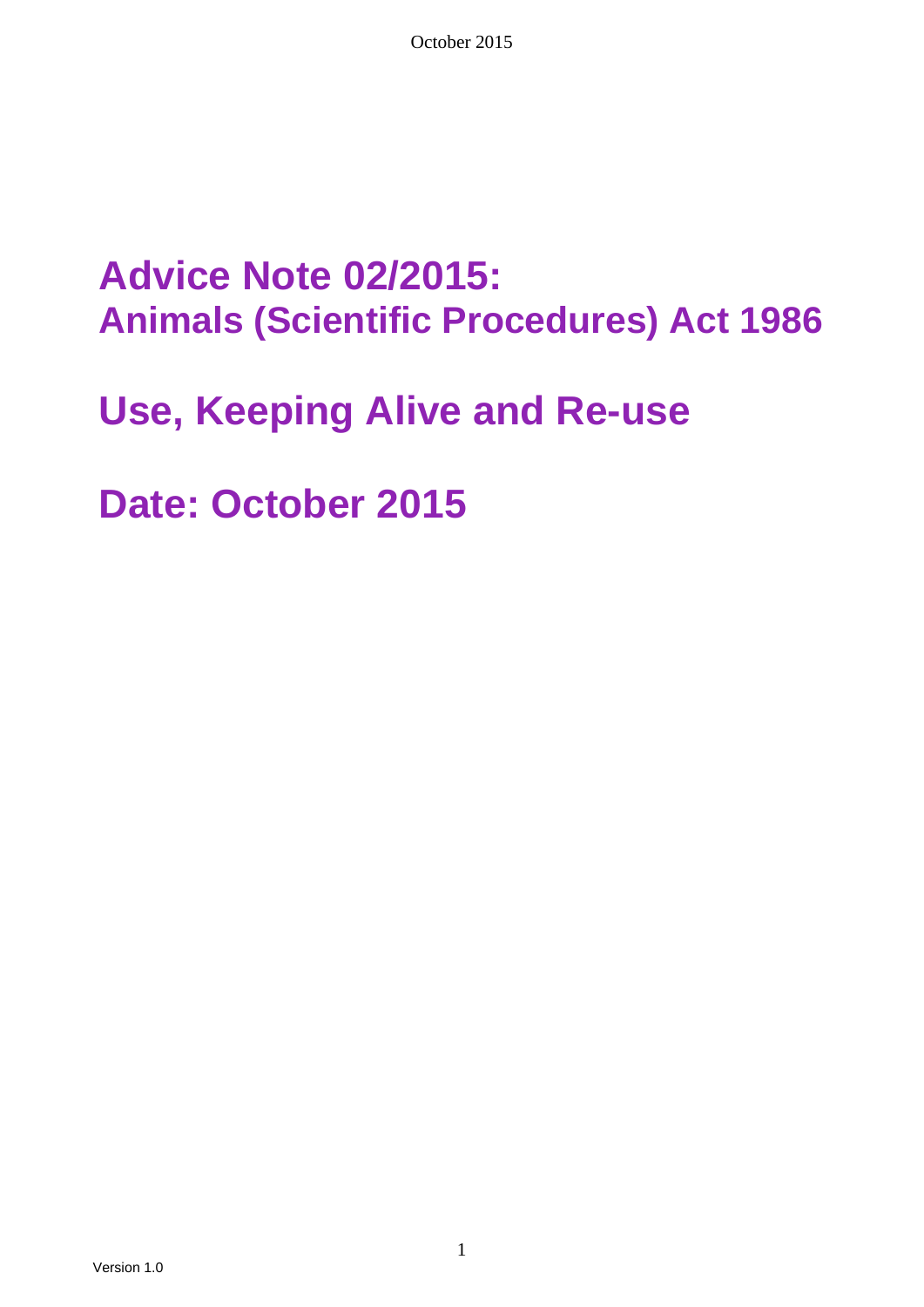# **Contents**

| <b>Section</b>                                                                                                                                        | Page |  |
|-------------------------------------------------------------------------------------------------------------------------------------------------------|------|--|
| Summary                                                                                                                                               | 3    |  |
| 1. Introduction<br>1.1 How will this Advice Note be reviewed and updated?                                                                             | 5    |  |
| 2. Definition of terms<br>2.1 Use of protected animals<br>2.2 Re-use<br>2.3 Differentiating use and re-use<br>2.4 Continued use                       | 6    |  |
| 3. Keeping an animal alive at the end of a procedure<br>3.1 Keeping alive for a limited period<br>3.1 Examples of decisions relating to keeping alive | 9    |  |
| 4. Eligibility for re-use<br>4.1 Severe pain and distress<br>4.2 Important considerations<br>4.3 Maintenance pending re-use                           | 12   |  |
| 5. 3Rs considerations<br>5.1 Examples of weighing reduction against refinement                                                                        | 15   |  |
| 6. Applying for project licence authorities<br>6.1 Keeping alive<br>6.2 Re-use<br>6.3 Continued use                                                   |      |  |
| Glossary                                                                                                                                              | 20   |  |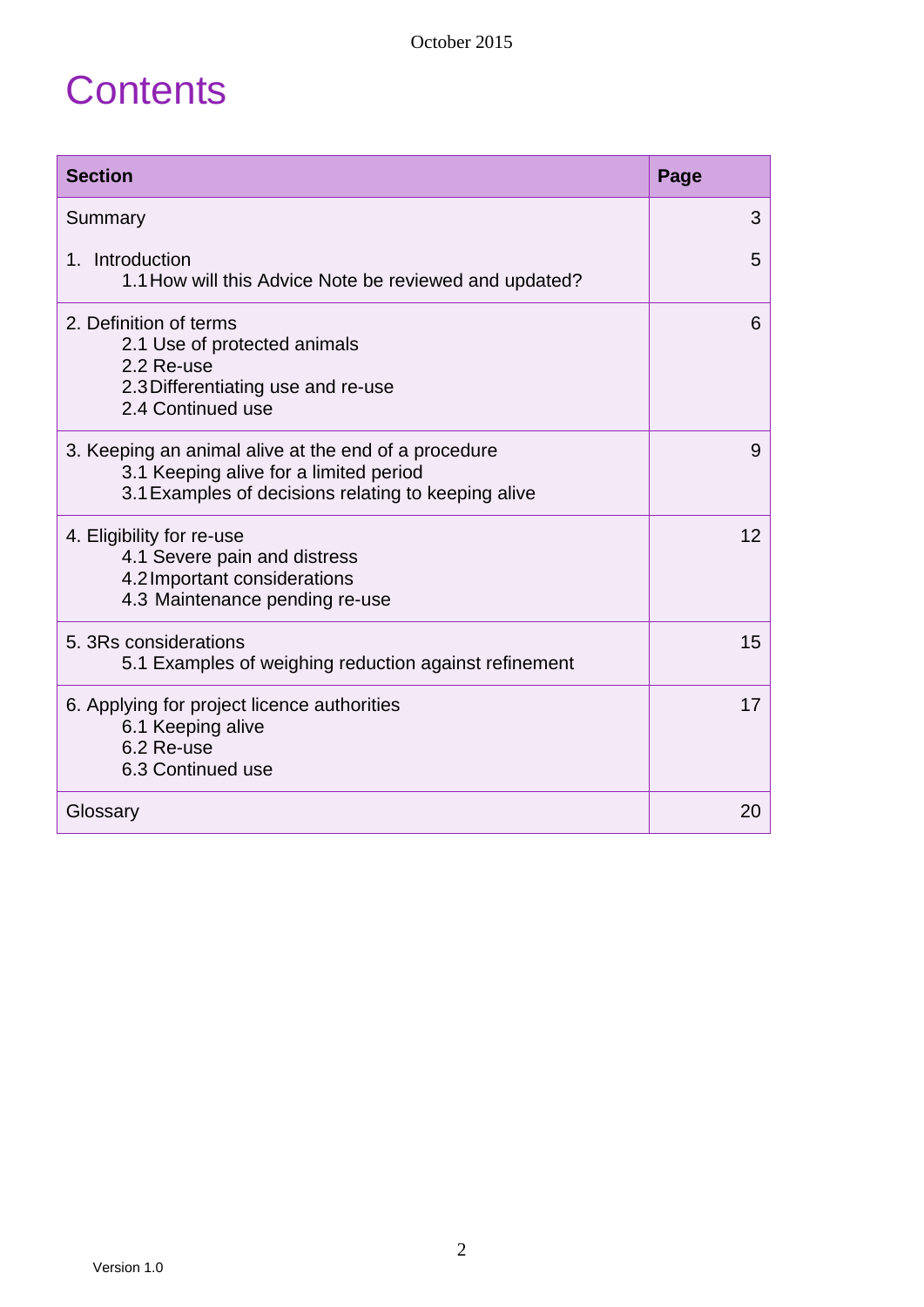# **Summary**

The document explains the interpretations of the terms 'use', 're-use' and 'continued use' under the Animals (Scientific Procedures) Act 1986 (ASPA). It also provides advice on the criteria that must be satisfied to keep animals alive at the end of a series of regulated procedures. See also the Guidance of the Operation of the Animals (Scientific Procedures) Act, March 20[1](#page-2-0)4<sup>1</sup>.

The use of an animal involves one or more regulated procedures applied for a particular purpose. This 'use' lasts from the time the first regulated procedure is applied to that animal until completion of observations or collection of data or products for that particular purpose.

At the end of each use, a decision must be taken as to whether the animal can be kept alive. Any animal that, in the opinion of the personal licensee or the veterinary surgeon (VS), is suffering or is likely to suffer as a result of the regulated procedures at the end of its use must be killed **[ASPA section 15, PPL condition 11]**. Killing is often necessary to achieve the scientific objective or may be necessary as a control measure to limit suffering. Normally it will be clear in the project licence if some animals might be kept alive.

Animals that are kept alive must be maintained at the establishment under the supervision of a veterinary surgeon(VS) or the Named veterinary Surgeon (NVS)<sup>[2](#page-2-1)</sup> until they are humanely killed, re-used, re-homed, set free or moved to another establishment **[PEL condition 23].**

Animals that have been kept alive might be re-used subject to legal controls intended to limit suffering, including consideration of the animal's lifetime experience **[ASPA section 14]**. Reuse is one of the ways to strike an appropriate balance between refinement and reduction – balancing the degree and nature of suffering due to the re-use against a reduction in numbers of animals used and avoidance of using naive animals. All re-use must be authorised by the Secretary of State.

When a (series of) regulated procedure(s) is proposed the thought process should be:

- o Is this 'use' or 're-use'?
- o Is it permissible under ASPA?
- o Is it provided for in the project licence authorities?
- o Is the use/re-use likely to provide scientifically valid outcomes?
- o Will it strike an appropriate balance between reduction and refinement?

Decision making is summarised in Figure 1 and explained further in the rest of the document.

<span id="page-2-1"></span><span id="page-2-0"></span><sup>&</sup>lt;sup>1</sup> Available from the GOV.UK website:  $\frac{https://www.gov.uk/government/publications/operation-of-aspa}{https://www.gov.uk/government/publications/operation-of-aspa}$ <br><sup>2</sup> Where this Advice Note uses the term 'NVS', this can be taken to include an 'other suitably qualified person (SQP)' named on the establishment licence instead of an NVS. Where 'veterinary surgeon' is specified this should be a Member of the Royal College of Veterinary Surgeons (MRCVS). Note: where the project licence holder is a veterinary surgeon or SQP, then another veterinary surgeon should undertake these duties to prevent a conflict of interest.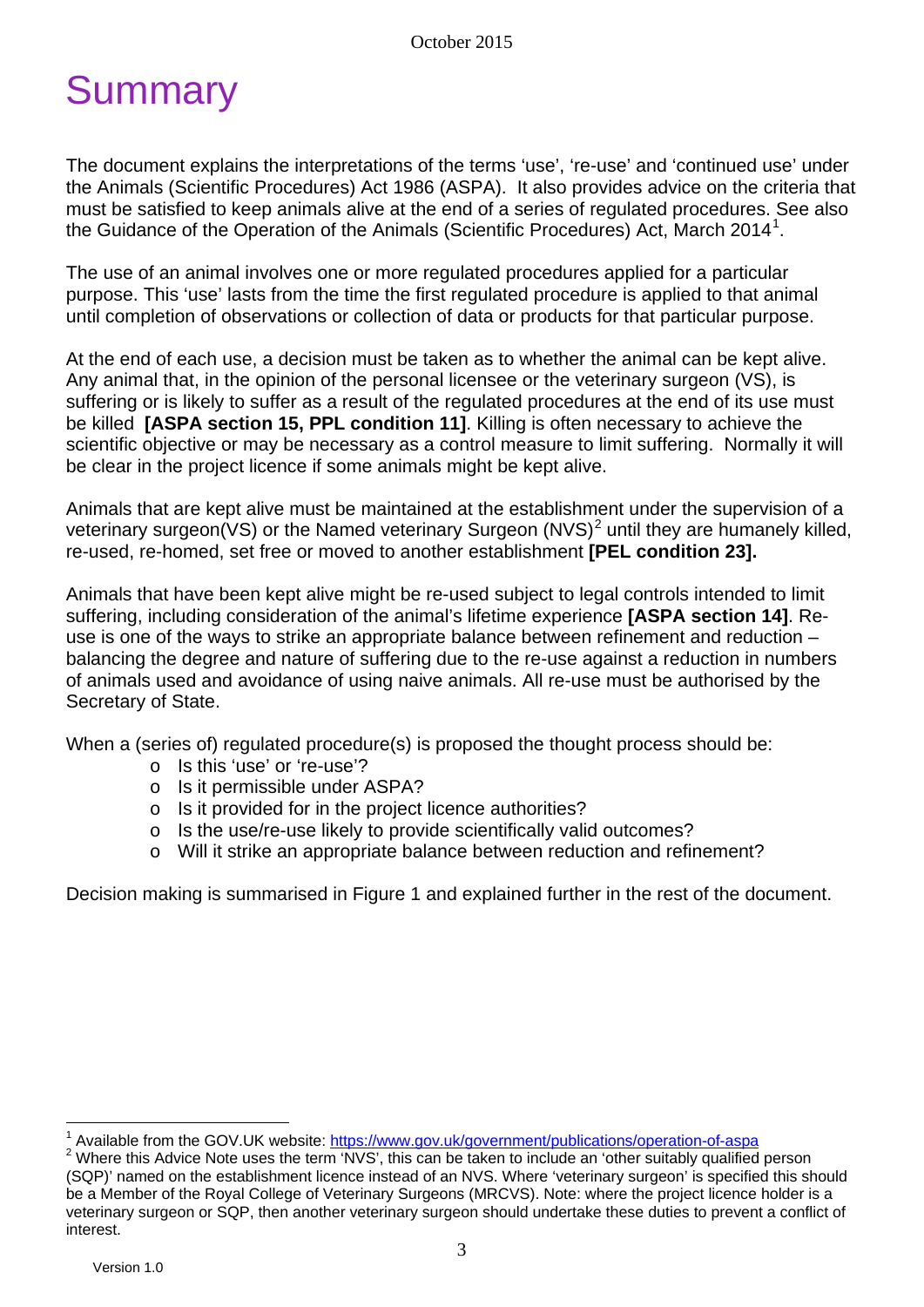October 2015

### **Figure 1: Decisions for keeping animals alive and for prospective re-use**

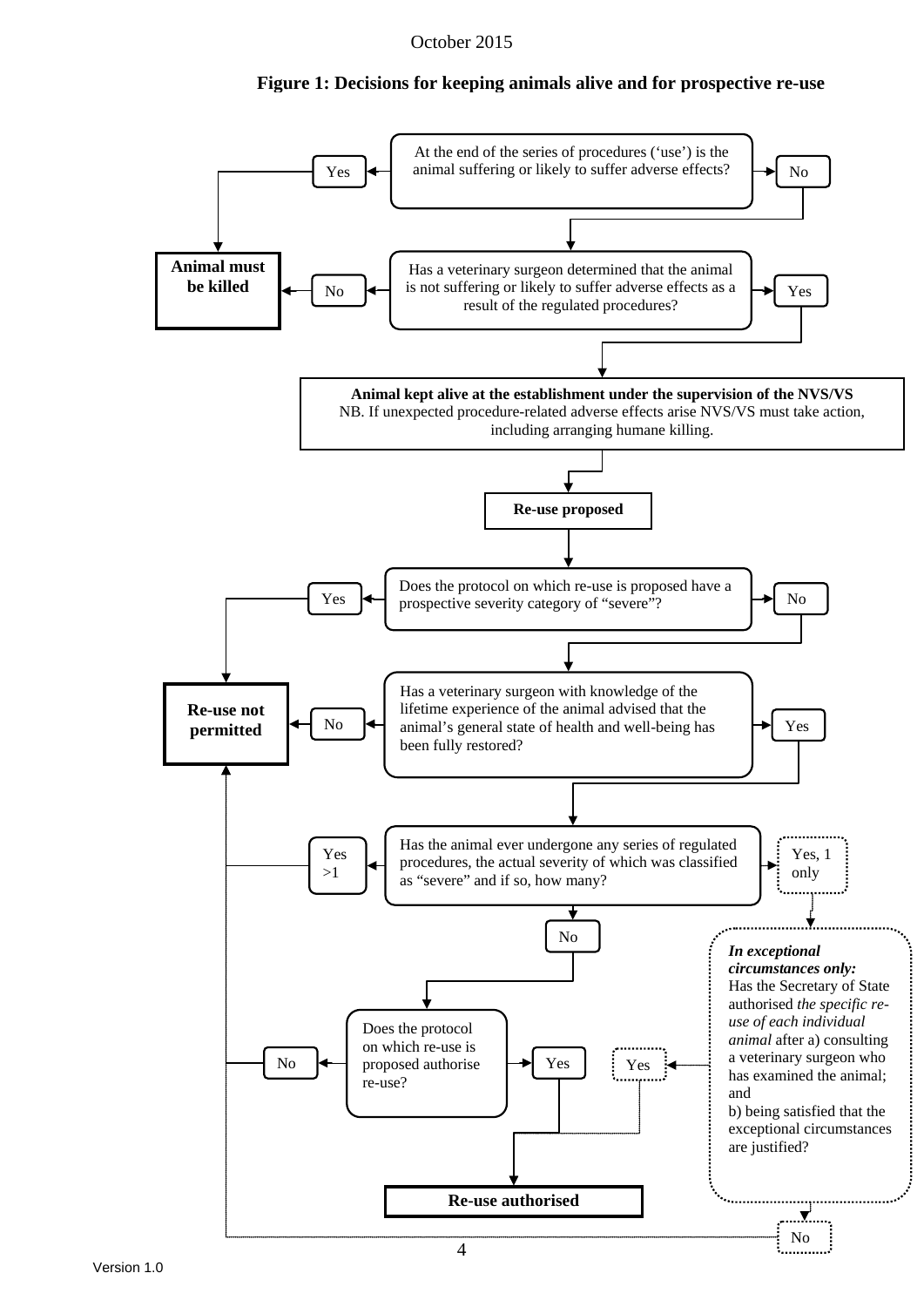# 1. Introduction

This document is primarily intended to provide operational guidelines to inspectors and those working under ASPA to aid consistent interpretation of terms relating to use and re-use of protected animals across the UK. This current interpretation aims to strike a rational balance between reduction and refinement considerations, taking account of the legal constraints on keeping alive and re-use. The UK has a tradition of high-quality science coupled to high standards of animal welfare. This document aims to support both these considerations.

This document:

- is based on the current Guidance on the Operation of the Animals (Scientific Procedures) Act1986, March 2014, and supersedes all previous sources of information published by the Home Office explaining the concepts of 'use', 'continued use' and 're-use';
- provides an explanation of how these terms should be interpreted; and
- provides examples of the project licence authorities needed.

It is aimed principally at the Home Office Inspectorate, existing licensees and applicants for project licence authorities under ASPA, Animal Welfare and Ethical Review Body (AWERB) members as well as veterinary surgeons and others who are involved in the decision-making process relating to keeping animals alive and re-use. It is important that those involved in training practitioners are aware of the content.

This document will also inform non-practitioners wishing to know more about these issues.

This document does not provide advice on re-homing issues or setting free. Please refer to other advice notes issued by the Home Office and the Guidance on the Operation of the Act for such information.

## **1.1 How will this Advice Note be reviewed and updated?**

The Secretary of State intends to review the information contained in this and other advice notes approximately two years after publication. The intention is that these advice notes will eventually be incorporated into the Guidance on the Operation of the Act.

If you would like to provide comments on this Advice Note or otherwise contribute to the next version, please send your comments to [ASRUBusinessSupport@homeoffice.gsi.gov.uk.](mailto:ASRUBusinessSupport@homeoffice.gsi.gov.uk)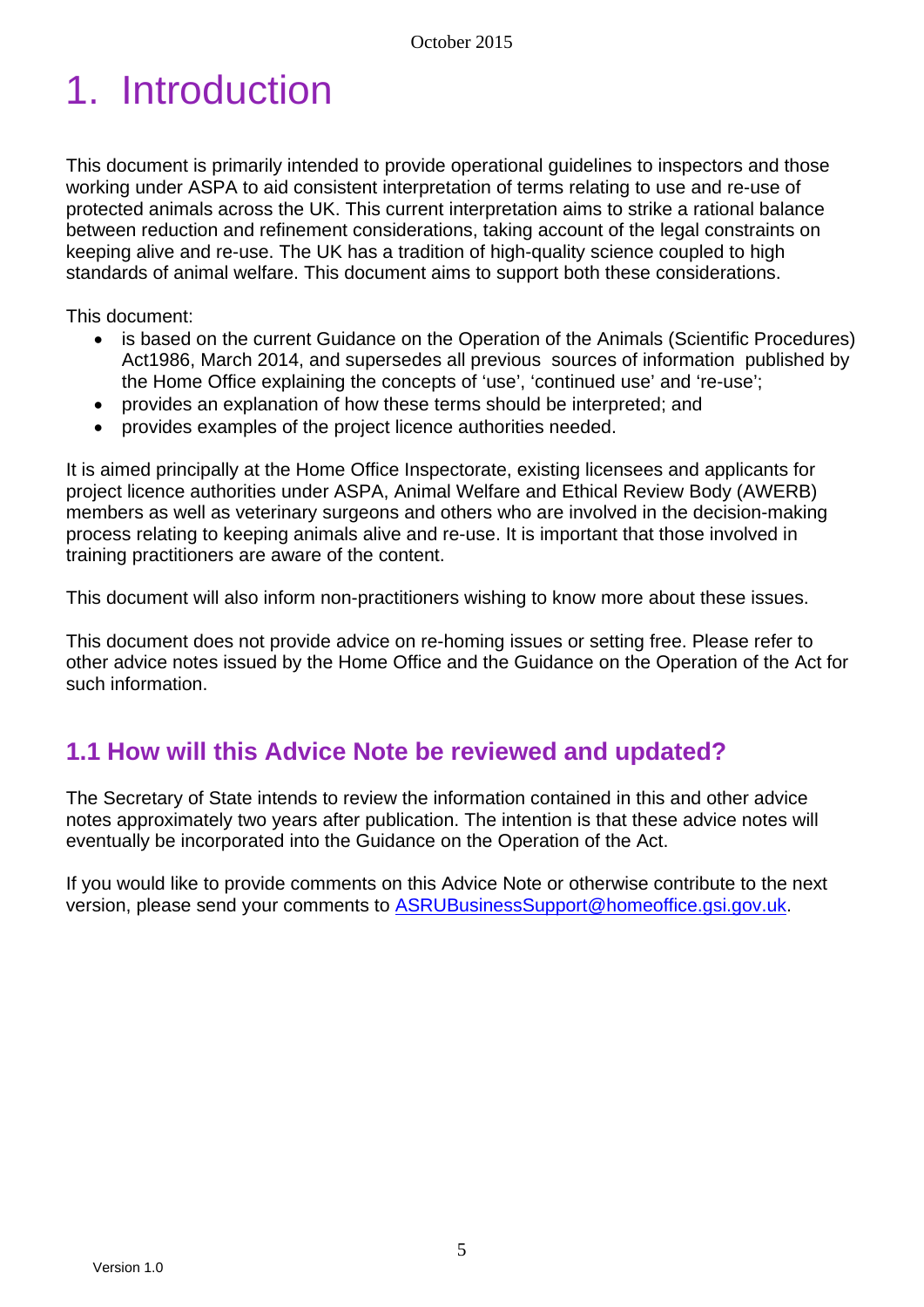# 2. Definition of terms

## **2.1 Use of protected animals**

The terms 'protected animal' and 'regulated procedure' are defined in ASPA sections 1 and 2.

The **use** of a protected animal under project licence authority extends from the time the first regulated procedure is carried out up to the time when it is clear that the observations or the collection of data (or other products) for a particular scientific purpose (usually a single experiment or test), are completed.

### **2.2 Re-use**

**Re-use** is a term defined in Article 16 of Directive 2010/63/EU as the subsequent use of a protected animal that has already completed a series of regulated procedures for a particular purpose when a different animal on which no regulated procedure has previously been carried out (also referred to in this note as a *naïve animal*) could also be used.

It follows that the sole criterion for determining if an animal is being **re-used** is whether you could use a naïve animal for the second or subsequent use and still achieve your scientific objective.

Animals may, with appropriate legal authority, be re-used within the same programme of work or on diffferent programmes of work.

## **2.3 Differentiating use and re-use**

It is important to distinguish **use** of an animal from **re-use**. A logical approach helps to make this distinction, particularly when animals might be undergoing the same or a very similar series of regulated procedures.

The consideration is:

- *could* a different animal on which no procedure has previously been carried out (naïve animal) be used for the subsequent study, even if that means the naïve animal undergoing model preparation such as surgery?
	- o if yes, then any further regulated procedures would be **re-use;**
	- o if no, then any further regulated procedures are conducted as one **use** of the animal.

Examples of why a naïve animal could not be used are:

- there is data linkage between studies e.g. a crossover or longitudinal study requires data from the same individual animal – this would be written as use on one project licence protocol with a number of dosing and sampling steps;
- the use requires an animal that has undergone some type of model preparation or screening procedures on another protocol – this is one use written as continued use from one protocol to another.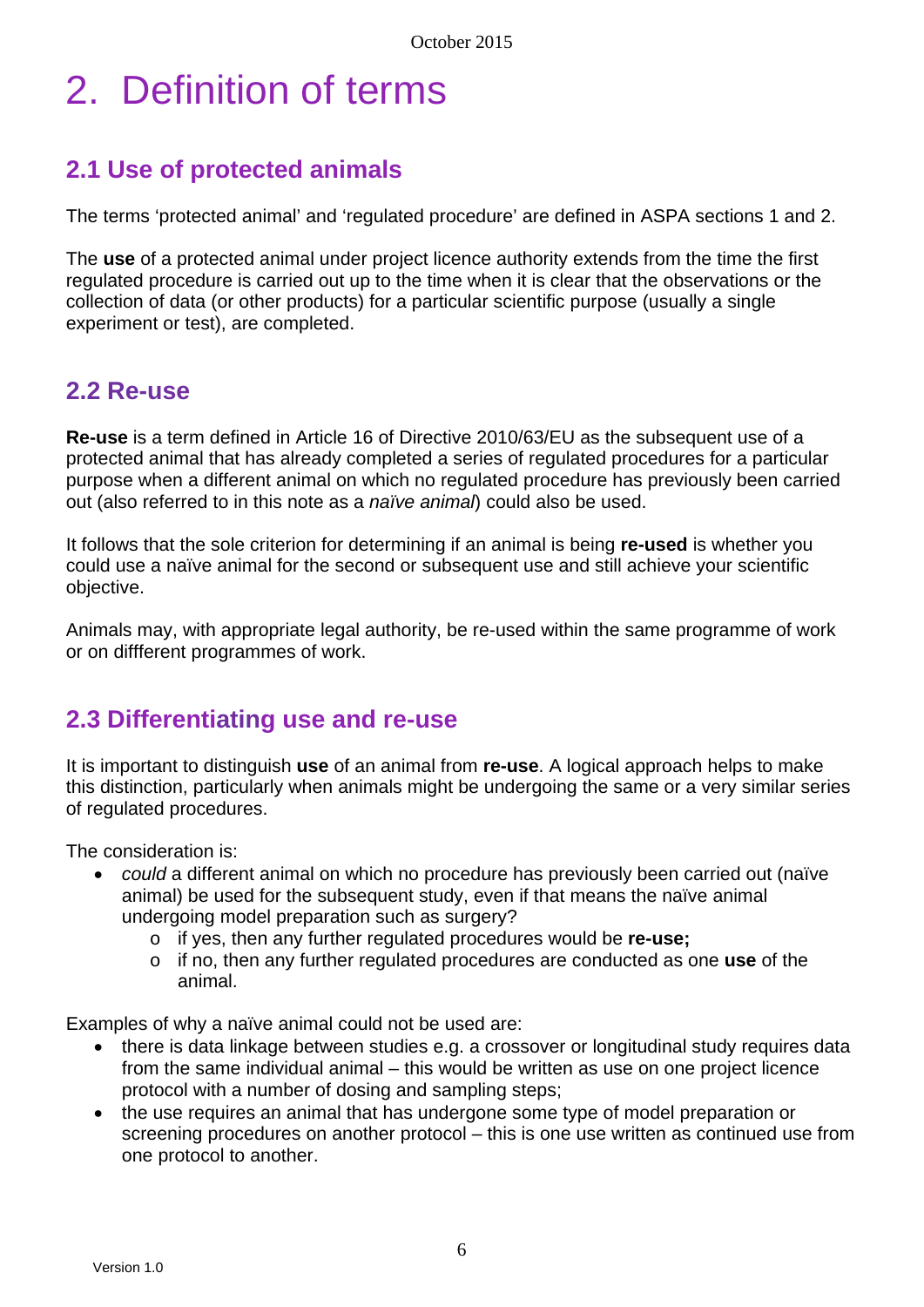**Example 1.** Sheep blood is needed for scientific use. It is proposed to take blood samples from an individual sheep every two months. Is taking the second and subsequent blood samples one use or re-use?

- Scenario A: The purpose is to monitor the levels of a hormone in the blood at different time points in the reproductive cycle. There is a scientific need to take multiple samples from the same animal. This is one, single use involving taking multiple samples, as set out in the protocol.
- Scenario B: The purpose is to use the blood to prepare plates for bacteriology. A different sheep could be used to supply blood on each occasion. There is no scientific need to take multiple samples from the same animal. The second and subsequent sampling from the same individual sheep is re-use. The project licence protocol will specify that a single sample is taken, the animal is kept alive and can be re-used.

**Example 2.** A series of compounds is administered to a rat and after each administration a series of blood samples is taken to evaluate the pharmacokinetics of the compounds. Are the repeated dosing/sampling cycles use or re-use?

- Scenario A: Serial data from the same individual animal is needed to interpret subsequent data (within animal design). Data from a different animal would not be suitable for the scientific purpose. This is one, single use.
- Scenario B: Data on metabolism of each compound will be interpreted independently, without reference to other findings and therefore a different animal could have been dosed. Each dosing/sampling cycle will need to be authorised as re-use.

**Example 3.** Fish gametes are obtained by gentle manual extrusion under general anaesthesia.

- Scenario A: There is a scientific need to take gametes on multiple occasions from the same individual fish for one particular study. This is one use and the protocol will specify multiple extrusion occasions.
- Senario B: A different fish (albeit of the same genotype) could be used to supply gametes on each occasion. There is no scientific need to take multiple gametes from the same fish. The second and subsequent extrusion from the same individual fish is re-use. The project licence protocol will specify that extrusion is undertaken once, healthy fish are kept alive and are re-used.

## **2.4 Continued use**

**Continued use** is an administrative way of specifying use over more than one project licence protocol within the same or different project licence(s). The regulated procedures authorised sequentially by the two (or, rarely, more) protocols must be essential to achieve the intended particular purpose.

Continued use is typically described to cover preparation and then experimental use on other protocols in the same or another project licence, for example:

- genetic alteration such as breeding/creation of genetically altered animals;
- surgical preparation such as cannulation of blood vessels;
- chemical preparation such as tumour induction;
- physical preparation such as irradiation.

'Continued use' is merely a convenient mechanism to simplify project licence authorisation and to avoid undue repetition in the project licence. It is the same as 'use' in all respects other than how the series of procedures is laid out in the project licence. Note that there cannot be 'continued use' within or back onto the same protocol.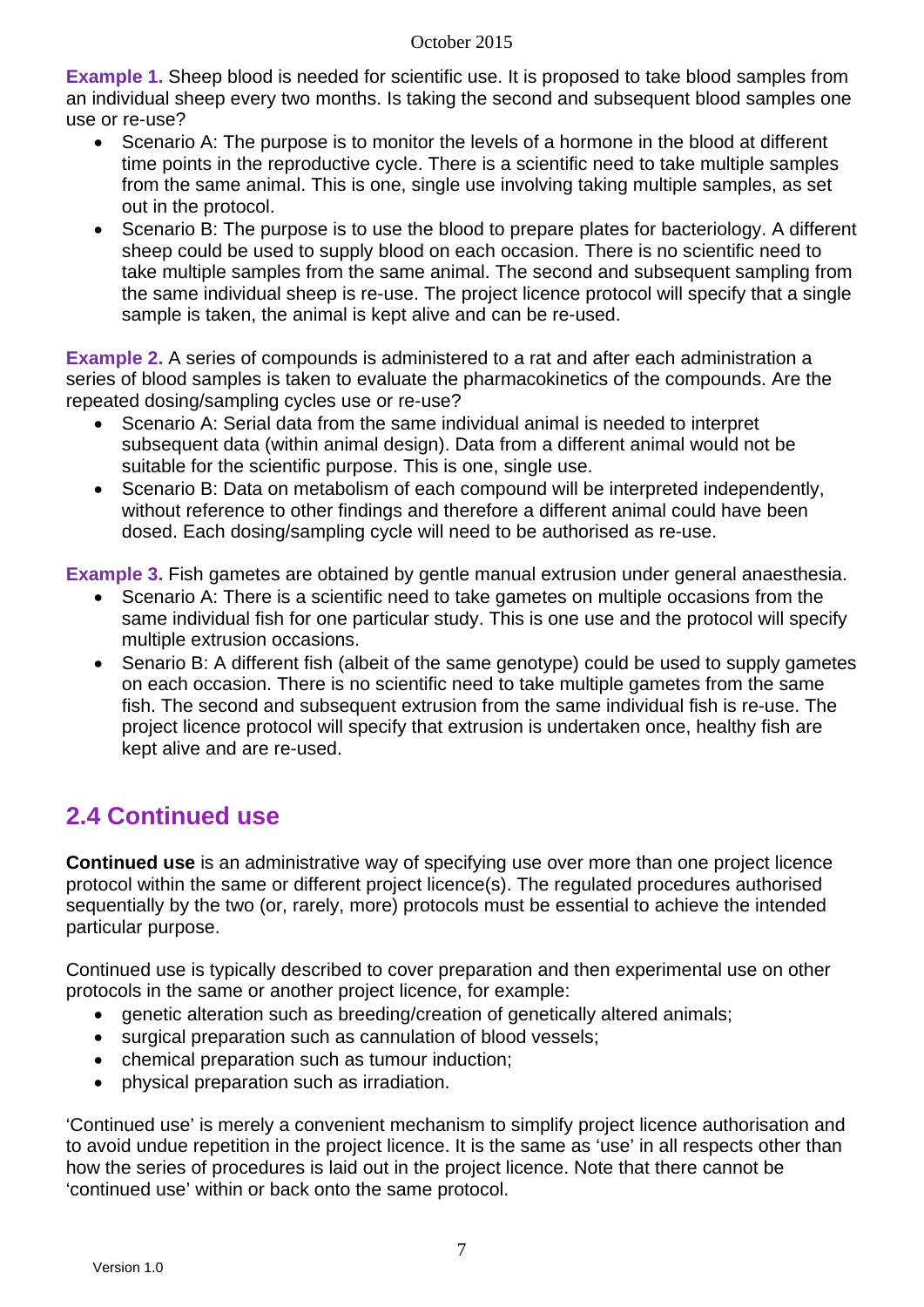Continued use between protocols should generally be avoided in cases other than model preparation and subsequent experimental use as the series of authorised procedures making up that use and associated harms can become difficult to follow. In all cases it is essential that the series of regulated procedures that any one animal will undergo, and hence the harms it is likely to experience, is clear and appropriately provided for within the project licence(s).

**Example 4.** A female genetically altered frog is bred and a regulated procedure is used to confirm the genotype. This is specified in one project licence protocol. In order to obtain a large number of eggs, injections are given to induce superovulation on another project licence protocol. It is essential for the subsequent use of the eggs for the genotype to be known, therefore this is one use. Frogs are moved from the breeding protocol to the superovulation protocol as continued use.

**Example 5.** A dog is implanted with telemetry devices on a 'surgical preparation' project licence protocol. It is then used for a first experiment testing the effect of compound X on the cardiovascular system using outputs from the telemetry devices on a different 'test' protocol. This is continued use. The combined regulated procedures on the 'surgical preparation' protocol and on the 'test' protocol describe one use.

The dog is then kept alive and used in a second experiment to test the effects on the cardiovascular system of an unrelated compound, compound Y, again using outputs from the telemetry devices. Investigation of compound Y is not related to the previous use investigating compound X. A naïve dog could have undergone surgery and been used to test compound Y but it might strike an appropriate reduction:refinement balance to re-use a dog that has already been surgically prepared and is habituated to the laboratory environment, procedures and staff. The second experiment (series of procedures) to test compound Y is re-use.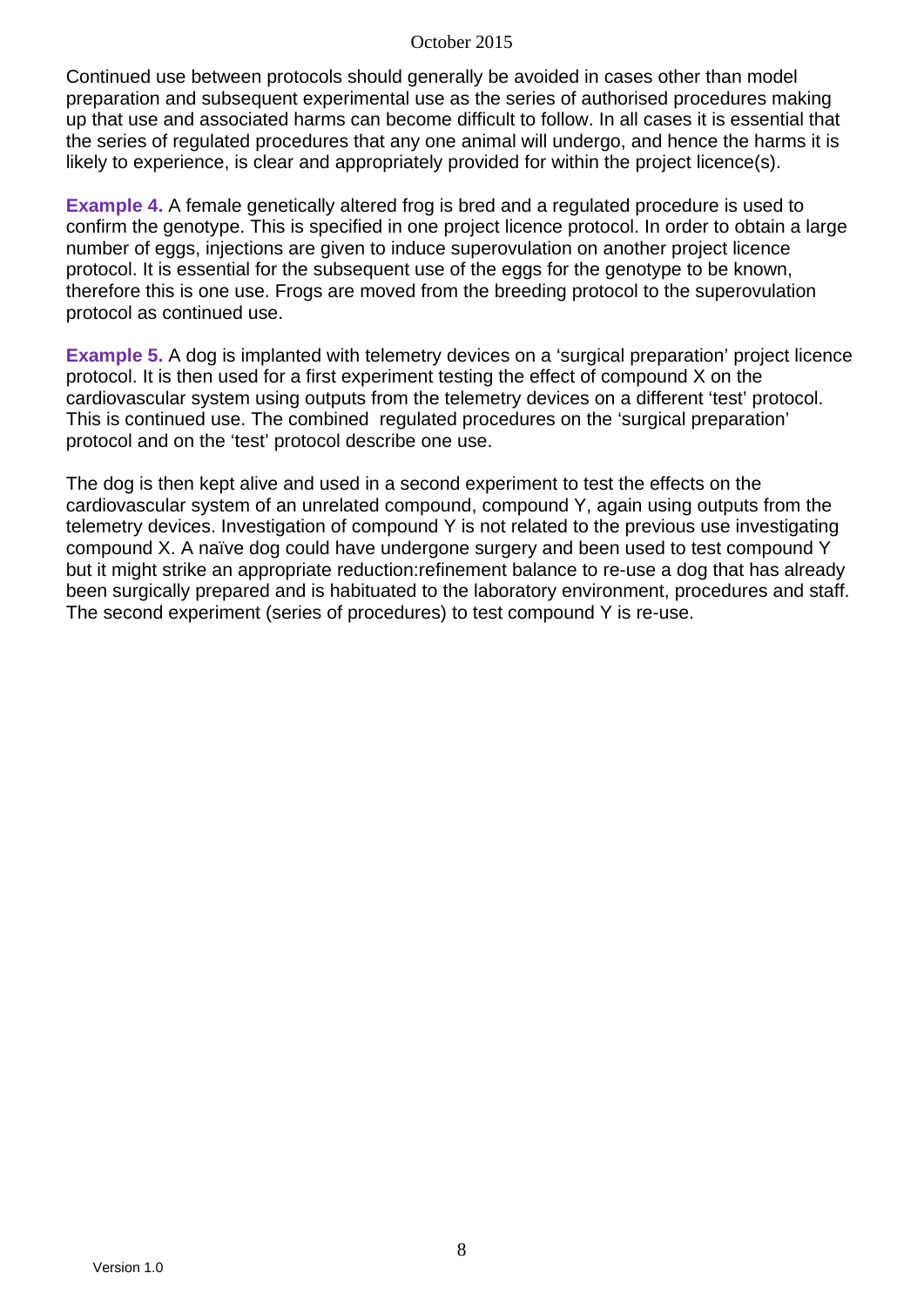## 3. Keeping an animal alive at the end of a procedure

The use of an animal ends when it is clear that no further observations/collection of data or products is needed for that particular purpose or when a humane end-point has been reached.

At the end of the use, the personal licensee must arrange for the animal to be killed if the animal is suffering or likely to suffer adverse effects as a result of being subjected to the series of regulated procedures **[ASPA section 15]**.

If the personal licensee considers that the animal is not suffering or likely to suffer at the end of a series of regulated procedures, it may be kept alive only if a veterinary surgeon (or other person competent to make that decision and following direction from a veterinary surgeon) has also determined that the animal is not suffering and is not likely to suffer adverse effects as a result of the regulated procedures **[PPL Standard Condition 11]**.

These decisions as to whether or not an animal needs to be killed must be taken without undue or unreasonable delay, i.e. the assessment must be made at the earliest opportunity in order to avoid unnecessary suffering. Procedures should be carefully planned so that if there is a need to keep animals alive during data analysis (in case further data is required), the duration is minimised to prevent avoidable suffering.

This decision-making process applies whether the animal is intended to be re-used at some point in the future, re-used almost immediately, re-homed or set free, transferred to another establishment or maintained at the establishment.

### *What is 'suffering'?*

In considering the degree of suffering in the context of ASPA section 15 and PPL Standard Condition 11, 'suffering or likely to suffer' means 'suffering or likely to suffer a degree of pain, suffering, distress or lasting harm as a result of the previously applied regulated procedures equivalent to suffering above the lower threshold for regulation'. Any interventions or measures that are necessary to maintain an animal's state of health or well-being as a consequence of the regulated procedures must be included when considering the degree of suffering.

### *What is 'likely to suffer'?*

In this context, 'likely' means on the balance of probabilities i.e. more likely than not.

Animals kept alive become the responsibility of the establishment licence holder and must be held at the establishment under the supervision of the NVS or a veterinary surgeon **[PEL Standard Condition 23]**. The NVS/VS is tasked with ensuring the animal's well-being until such time as it is killed, re-used, re-homed, set free or transferred to another licensed establishment.

If, during this time, the animal unexpectedly experiences adverse effects as a result of the previous regulated procedures, the NVS/VS is responsible for ensuring that immediate and appropriate action is taken. For minor effects (not causing suffering as defined above) which are expected to resolve quickly, veterinary treatment could be provided but in other cases the veterinary surgeon should arrange for the animal to be humanely killed without delay. ASPA cannot authorise the conduct of any remedial procedures equivalent to regulated procedures, including surgery to remove implants or restore defects, unless this is necessary for the scientific programme of work. If incidental, non-procedural adverse effects arise, the NVS should, as is normal practice, exercise their professional judgement as to providing appropriate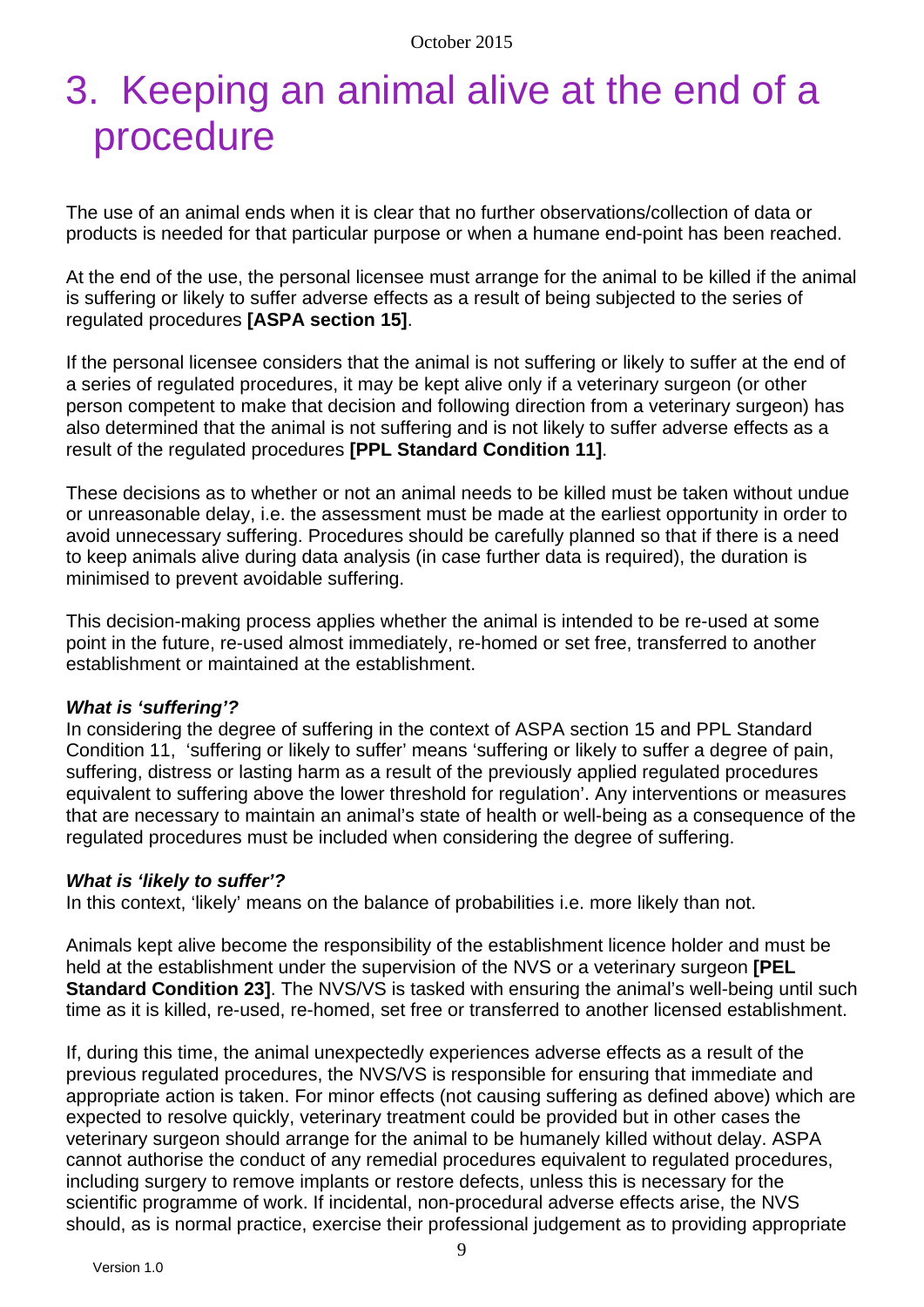veterinary treatment or other course of action under the Veterinary Surgeons Act.

If an animal is suffering at the end of its use then it cannot be kept alive. For example, if it has a painful condition or its physiology is altered detrimentally it must be killed. The tests for keeping it alive are not met.

Where there is a permanent genetic alteration that is regulated under the Act, the same decision-making principles can be applied at the end of the animal's experimental use. If the animal is deemed not to be suffering or likely to suffer as a result of the procedures (including the genetic alteration), then that individual genetically altered animal might be kept alive under the supervision of the NVS/VS.

Where killing is not necessary for the scientific use of that animal and is not required as a control measure by the adverse effects section of the protocol, the possibility of keeping alive a protected animal will normally have been considered in the 'fate' section of the project licence protocol so that the criteria for keeping alive are well known to all those involved in the use and care of the animals. Animals can be kept alive even if 'keeping alive' is not explicitly specified in the project licence protocol *provided that* the requirements outlined above are met in full, agreed locally and adequately documented.

## **3.1 Keeping alive for a limited period**

There are some scenarios where suffering is not likely immediately but becomes more likely as the animal develops or ages. For example, it may be known that rats with intra-abdominal telemetry devices are not likely to develop intra-abdominal complications for six months after implantation, but after six months complications become progressively more likely.

In determining the likelihood of future suffering, the NVS/VS may take account of the planned length of time the animal will be held under their supervision before the animal is killed or reused. If adverse effects are not *likely* within a pre-defined timeframe and there is a realistic expectation that the animal will be re-used within that time, then the animal could be kept alive for prospective re-use for that time period only. The NVS/VS should pre-define the length of time the animal is to be kept alive under their supervision and make this known to care staff.

There are some scenarios where an animal is not suffering at the time its use ends, but is likely to do so within a short period of time or else interventions that are above the equivalent of the lower threshold are necessary in due course to maintain the animal in good health. The project licence holder, NACWO, NVS and inspector might consider that re-use of some of these animals strikes a good reduction:refinement balance. Can this be provided for within the controls of the Act?

In such cases the animal must meet the criteria for keeping alive, albeit for a short period of time. The animal must also meet the criteria for re-use (section 4). Provided the personal licensee and veterinary surgeon can make their determinations within the short time period during which the animal is not likely to suffer (with good organisation this could be minutes), then in appropriate cases the animal could be placed back under the authority of a project licence that authorises its maintenance pending further study use. This is explained further in section 4.3.

## **3.2 Examples of decisions relating to keeping alive**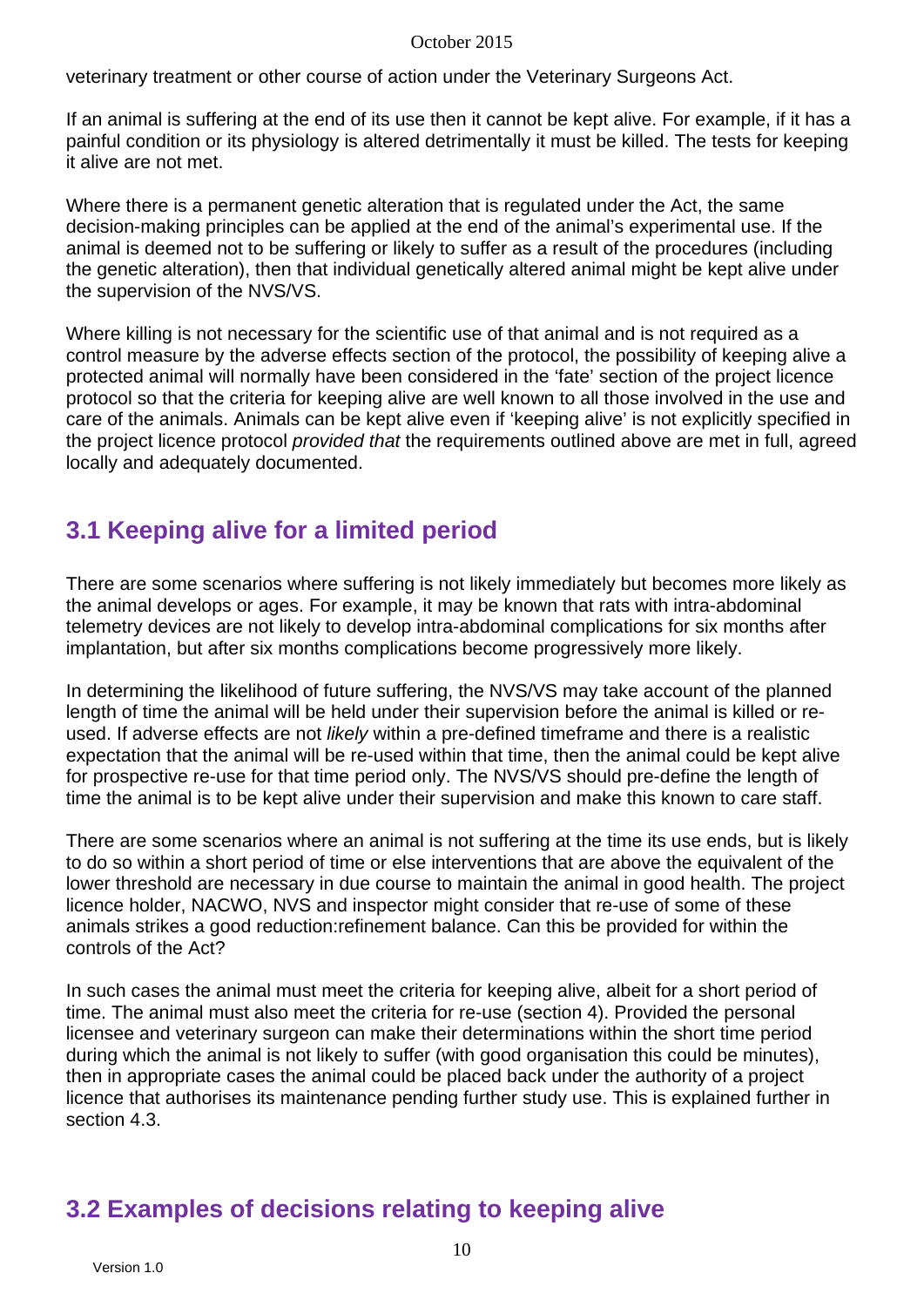**Example 6.** An animal has been rendered diabetic by administration of streptozotocin as part of an authorised project. Regular injections of insulin are needed to maintain the animal in good health. Maintaining the animal's state of health and well-being as a consequence of the regulated procedures requires interventions equivalent to above the lower threshold for regulation and the animal's health has been permanently and detrimentally affected (it is significantly physiologically abnormal); therefore the animal cannot be kept alive after use.

**Example 7.** A pig has been dosed and blood sampled to determine pharmacokinetic properties of a non-toxic substance. At the end of its use it is not suffering adverse effects and could therefore be kept alive at the establishment under the supervision of the NVS/VS.

**Example 8.** A rat has been dosed and blood sampled in order to determine pharmacokinetic properties of a toxic substance. At the end of its use it is suffering persisting adverse effects and must be killed promptly.

**Example 9.** A dog has been implanted with a telemetry device that allows it to carry out all normal physiological and ethological functions and to be housed under Code of Practice<sup>[3](#page-10-0)</sup> conditions. It is not likely to suffer adverse effects due to the previous regulated procedures, including implantation of the telemetry device, and does not require invasive interventions to maintain its normal state of health and well-being. It could be kept alive at the establishment under the supervision of the NVS/VS.

**Example 10.** An immunodeficient mouse is bred (a regulated procedure) on a breeding and maintenance protocol and transferred to another protocol for further regulated procedures for a particular purpose. At the end of the use, it is judged not to be suffering nor is it likely to suffer when housed under appropriate conditions. It can be maintained under the direct supervision of the NVS/VS and could be re-used if the tests of Section 14 of the Act can be met.

<span id="page-10-0"></span><sup>&</sup>lt;sup>3</sup> Code of Practice for the Housing and Care of Animals Bred, Supplied or Used for Scientific Purposes. Available from the GOV.UK website: [https://www.gov.uk/government/publications/code-of-practice-for-the-housing-and-care](https://www.gov.uk/government/publications/code-of-practice-for-the-housing-and-care-of-animals-bred-supplied-or-used-for-scientific-purposes)[of-animals-bred-supplied-or-used-for-scientific-purposes](https://www.gov.uk/government/publications/code-of-practice-for-the-housing-and-care-of-animals-bred-supplied-or-used-for-scientific-purposes)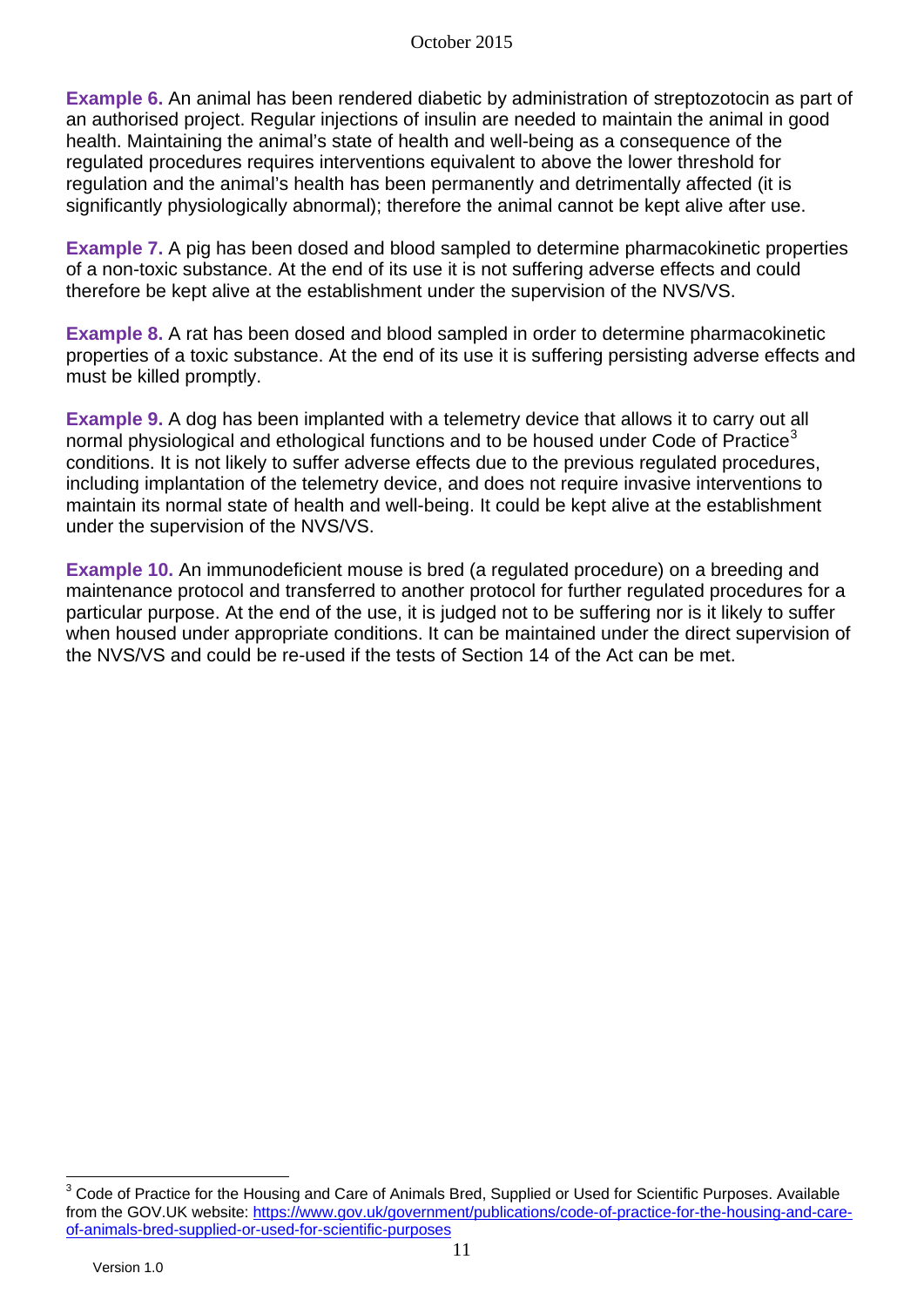# 4. Eligibility for re-use

All re-use of protected animals requires the consent of the Secretary of State. Consent is given in the project licence. **ASPA section 14** establishes the qualifying criteria for re-use.

An animal should not be re-used if its previous use in regulated procedures has compromised its suitability, either in welfare or scientific terms, for re-use. Effects of previous treatments may not always be clear and any additional variability due to previous use should be carefully considered when re-use is proposed if this may impact on numbers of animals required or the quality of the scientific outcome. In any event, an animal should not be considered as suitable for re-use if it is suffering as a result of any health or welfare issues, including those not related to the previous use.

There are three initial tests under ASPA section 14 to determine whether an animal can be reused.

- 1. The prospective severity category of the protocol in which the animal is to be re-used must be 'non-recovery', 'mild' or 'moderate'. Re-use on a protocol prospectively categorised as 'severe' is not permitted under any circumstances.
- 2. A *veterinary surgeon* with *knowledge of the lifetime experience* of the animal(s) must have advised that their *general state of health and well-being* is likely to have been *fully restored* following the series of regulated procedures.
	- o *What is 'knowledge of the lifetime experience of the animal(s)'?* In respect of lifetime experience, a user (e.g. personal/project licence holder) would normally be expected to know the conditions under which animals have been bred and any previous use under ASPA and to exercise due diligence in providing information to the veterinary surgeon. The veterinary surgeon must take account of the degree of suffering experienced by the animal from protected animal stage to the time of proposed re-use, as far as they can reasonably know, and make a judgement as to the acceptability of further use in regulated procedures. The veterinary surgeon therefore plays a key role in ensuring that animals are not exposed to unreasonable re-use under ASPA, taking account of cumulative suffering and the duration of being held at the establishment. The veterinary surgeon is responsible for making a professional judgement (in accordance with Royal College of Veterinary Surgeons (RCVS) guidance for NVSs) about the current and likely future quality of life of the animal.

### o *What does 'general state of health and well-being has been fully restored' mean?*

'General health and well-being' should be judged broadly in terms of the ability of the animal to perform, unaided, an adequate repertoire of functions to maintain itself in good health. In some animals there may be a persisting physical impairment or chronic alteration (see examples 11, 12 and 13) but the animal must be:

- able to eat, drink, excrete, respire, move and interact with peers;
- free of disease;
- not suffering pain:
- free of fear, distress or anxiety.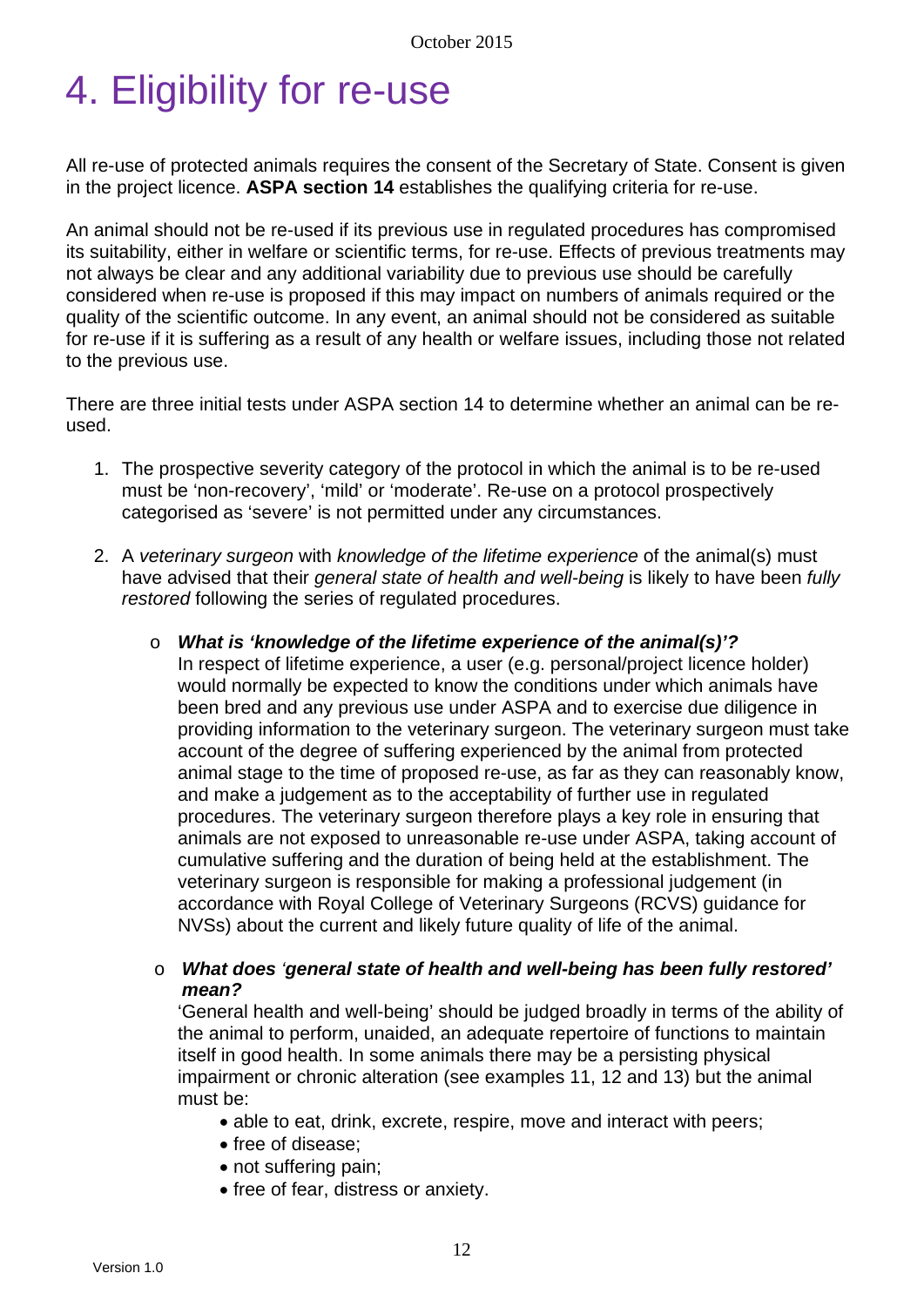In practical terms, restoration of general health and well-being means that the animal is not suffering a persisting condition by which it is unable to cope with the requirements of daily life to maintain its health and well-being. The benchmark for 'suffering' can again be taken to be equivalent to the degree of suffering that would cross the lower threshold for regulation.

3. The *actual severity* experienced by the animal in any previous regulated procedure/series of regulated procedures was not classified as 'severe' (but see severe pain and distress below).

### **4.1 Severe pain and distress**

Where an animal has been subjected to a series of regulated procedures and the *actual severity* of those procedures has been classified as 'severe', consent may be given for re-use only in exceptional circumstances. The Secretary of State's consent must relate to the *specific, individual animal* concerned. Consent will only be given after the Secretary of State has consulted a veterinary surgeon who has examined the animal for advice whether consent should be given. Furthermore, the Secretary of State must be satisfied that there are exceptional circumstances (for example those described in Example 13) that justify that particular animal being used for the further series of regulated procedures.

Of course, any such animals will need to pass the **ASPA section 15** test (see section 3) to be kept alive before they can be re-used.

If you consider that re-use under such circumstances is justified, you will need to apply, on a case-by-case basis, to ASRU at Home Office, Mailpoint A11/12, 1<sup>st</sup> Floor Peel NE, 2 Marsham Street, London SW1P 4DF or by email to your Single Point of Contact, providing the information and reassurances described above. You must not proceed without written consent for re-use of that specific animal.

## **4.2 Important considerations**

Previous use must not compromise any subsequent use, for example:

- an animal that has been used in such a way that liver function has been or may have been compromised (even though the animal appears clinically normal) should not subsequently be used in work that requires or depends upon normal physiology;
- previously implanted telemetry devices should be shown to be adequately functional for subsequent studies that require that functionality.

Animals should not be held for indefinite periods of time where there is no realistic prospect of re-use. Even good laboratory conditions of housing and husbandry will compromise the animal's well-being to some degree and ageing animals may develop non-procedural-related clinical conditions. There should be regular, planned reviews by the NVS/VS at appropriate intervals to confirm that the animal continues to be suitable to be kept alive. General health checks might be undertaken by a veterinary surgeon under the Veterinary Surgeons Act but any testing involving regulated procedures would require project licence authority.

## **4.3 Maintenance pending re-use**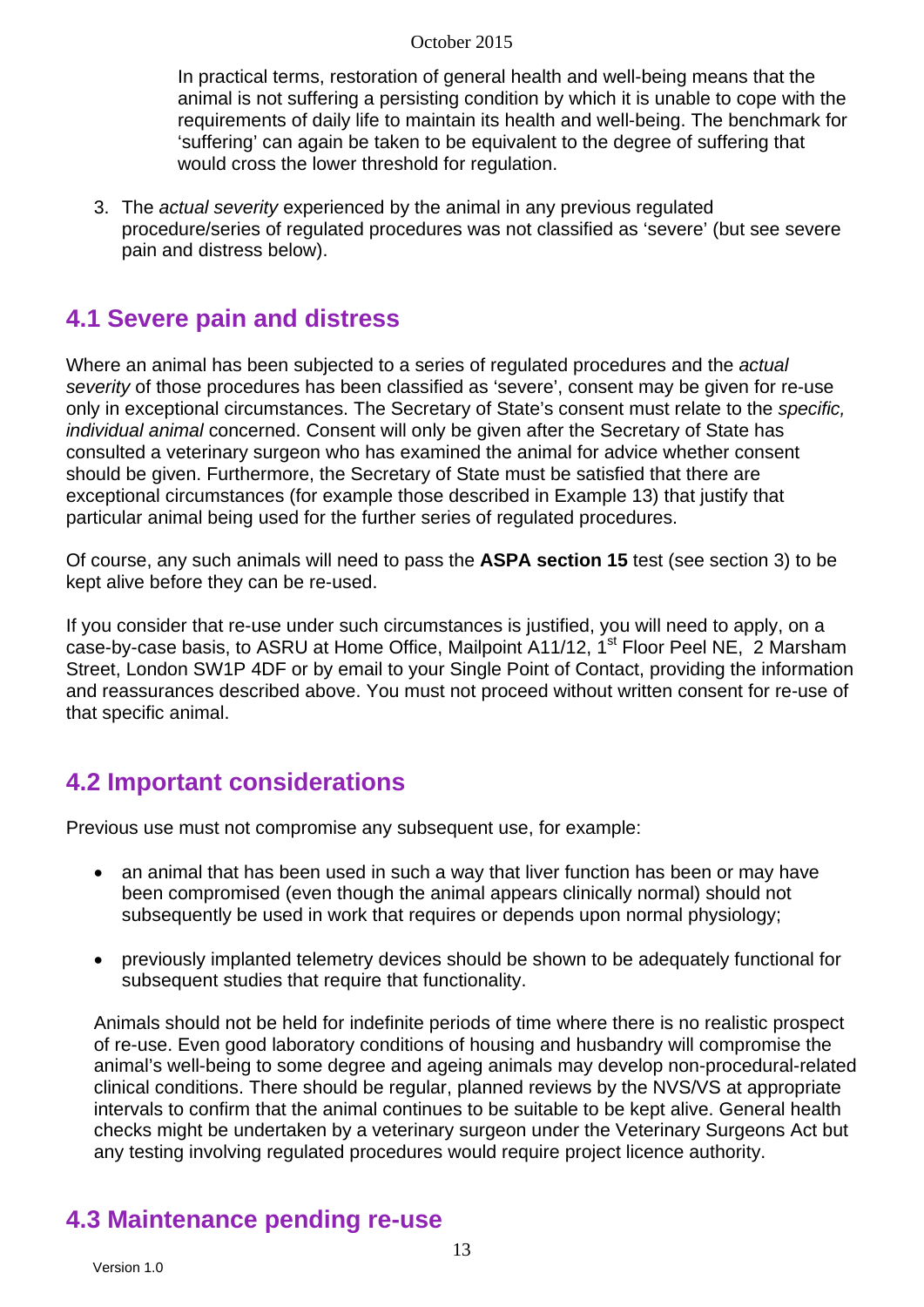If maintaining the animal for a short period of time does not cause suffering or require measures equivalent to the lower threshold for regulation (see section 3) and the animal meets the tests for re-use under section 14 of ASPA, it may be possible to re-use the animal in some cases.

The possibilities might then be (with appropriate project licence authority):

- immediate non-schedule 1 killing;
- immediate application of general anaesthesia and use of the animal in a study without it ever regaining consciousness;
- transfer to a project licence as re-use, either:
	- o onto an optional maintenance step within the project licence protocol on which it is to be used further; or
	- o onto a maintenance project licence protocol which specifies continued use onto more than one experimental project licence protocol for which the animal would be a suitable subject.

The receiving project licence holder must arrange for a personal licensee to take responsibility for the animal and this should be shown clearly on the cage label. Primary responsibility for the animal's health and welfare then lies with the project and personal licensees, although the named persons will continue to have oversight.

Where animals are transferred onto a maintenance step or protocol, the adverse effects section of that receiving protocol must consider expected harms, controls and humane end-points for all animals during the maintenance period awaiting further experimental use. If unexpectedly adverse effects arise that exceed the controls in the licence, the animal must be humanely killed. There is no mechanism to transfer the animal to another protocol or to another project licence before the animal has completed the re-use as described in the programme of work and been considered suitable to be kept alive and to be re-used further.

**Example 11.** A rat has been surgically prepared with an indwelling vascular cannula in order to take a series of blood samples following oral dosing with a compound. The animal has been fitted with a jacket and tether system. Following recovery from surgery, a series of related nontoxic test materials was administered to the animal to assess pharmacokinetics. This was one, single use. On completion of the dosing/sampling procedures the animal remains tethered, jacketed and in single housing. If held in these conditions for a prolonged period of time these restrictions would cause suffering or distress equivalent to suffering above the lower threshold for regulation **[ASPA section 15]**.

Surgical restoration, e.g. removal of the cannula, to restore the animal's state of health and wellbeing in order to keep it alive, would not be permissible under ASPA.

If maintaining the animal for a short period of time does not cause suffering or require measures equivalent to the lower threshold for regulation (see section 3) and the animal would be eligible for re-use under section 14 of ASPA, it may be possible to transfer the animal to a maintenance step/protocol on which re-use is authorised. This will need to be done swiftly before any adverse effects develop. The animal will be maintained pending further experimental use under project licence authority and will be subject to the controls over the adverse effects specified in the protocol.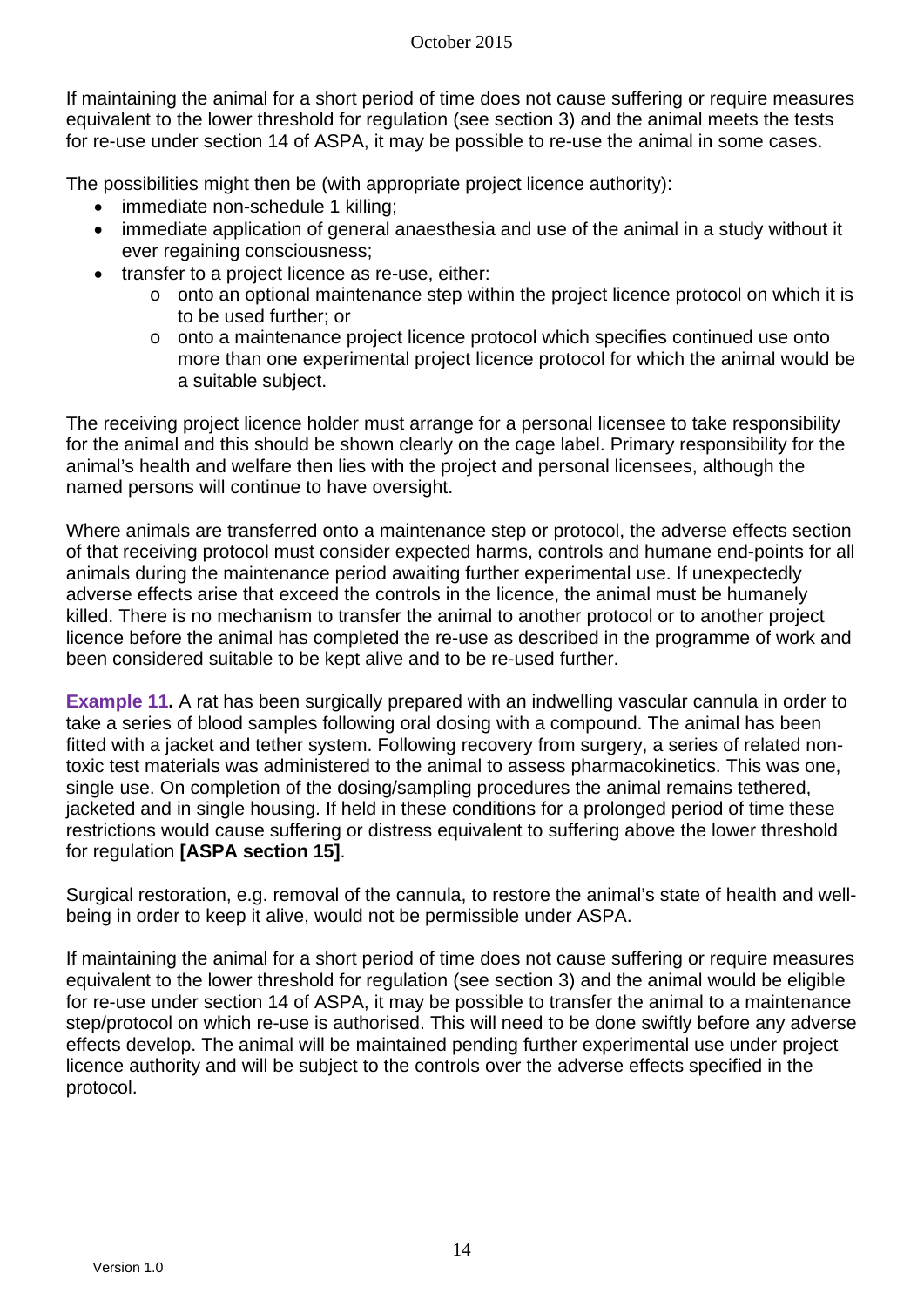# 5. 3Rs considerations

As recognised by Recital 25 to Directive 2010/63/EU, 'The number of animals used in procedures could be reduced by performing procedures on animals more than once where this does not detract from the scientific objective or result in poor animal welfare. However, the benefit of re-using animals should be balanced against any adverse effects on their welfare, taking into account the lifetime experience of the individual animal. As a result of this potential conflict, the re-use of animals should be considered on a case-by-case basis.'

Re-use of surgically prepared animals for more than one study, especially where the suffering associated with the preparation stage is high and the suffering associated with the study stage is low, can reduce both the total number of animals used and require fewer animals being subjected to the preparation steps. Examples 11 - 13 illustrate this.

This means that the reduction in numbers of animals that might be achieved by re-use must be weighed against the greater harms that will be suffered by individual animals. Project licence applications must contain sufficient information to allow the inspector to consider re-use as part of their harm–benefit analysis and to allow the Secretary of State to make a judgement on a case-by-case basis (see section 6 for the information needed).

Where an animal is transferred promptly to a maintenance step on a protocol (re-use) pending continuation of the re-use, any harms arising from maintaining these animals must be justified by the benefits of the subsequent re-use and reduction in numbers of animals used in the programme of work.

In considering re-use, there are a number of points at which the animal's welfare will be safeguarded:

- section 15/PPL Standard Condition 11 determination of suitability to keep alive;
- period of time maintained under the direct supervision of the NVS/VS as non-naive 'stock';
- veterinary surgeon's consideration of the lifetime experience;
- veterinary surgeon's determination of general health and well-being;
- project licence limitations on re-use;
- project licence controls over maintaining animals awaiting the further use.

The Animal Welfare and Ethical Review Body (AWERB) will play a role in these issues by:

- considering applications for project licences and project licence amendments;
- providing a forum for discussion and the development of ethical advice relating to use and re-use;
- supporting named persons and other staff dealing with animals on animal welfare and ethical issues.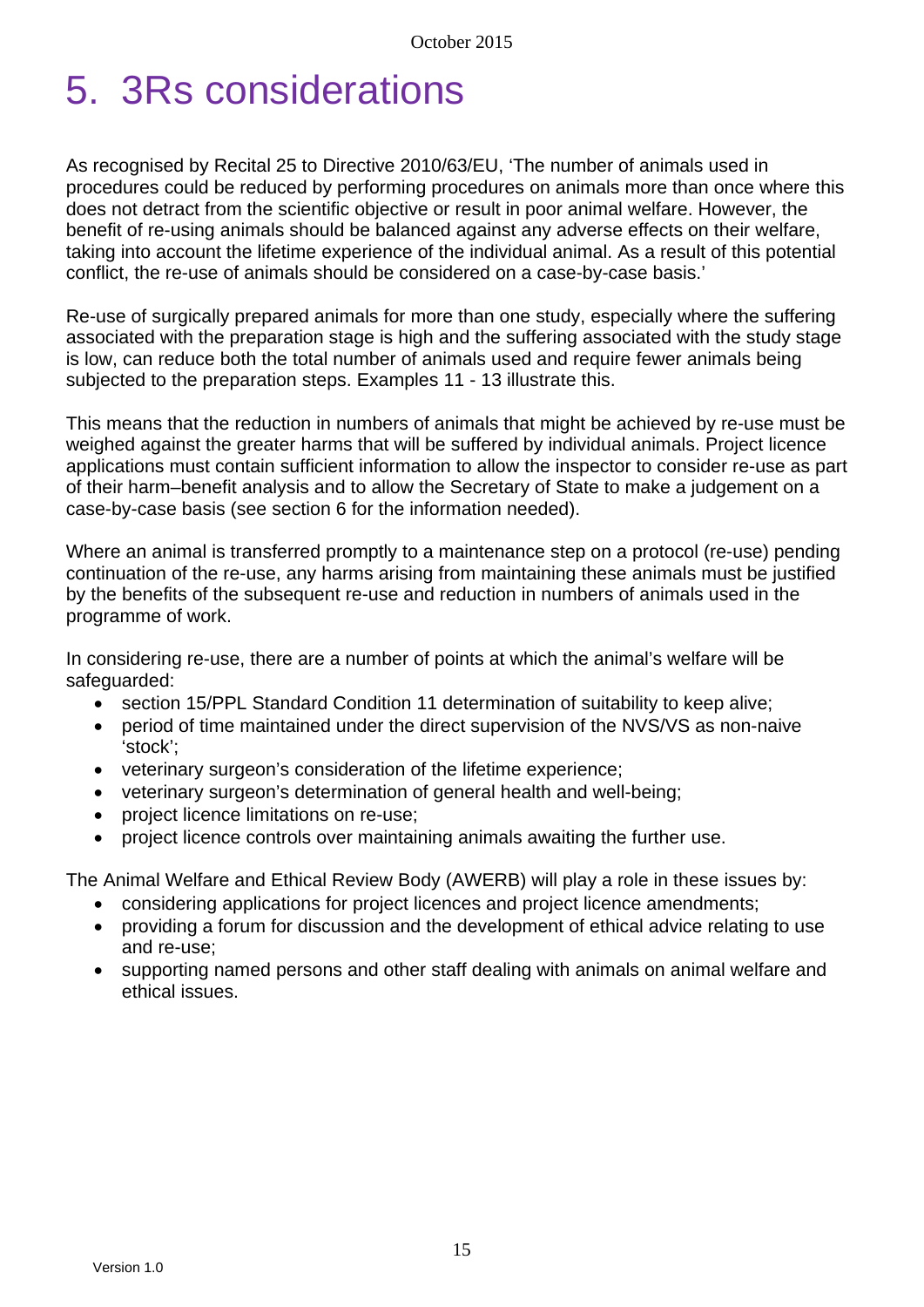## **5.1 Examples of weighing reduction against refinement**

**Example 12.** A dog has been surgically implanted with a vascular access port which requires periodic transcutaneous flushing. Periodic interventions above the threshold are required to maintain the patency of the access port but the dog is not immediately suffering adverse effects. The veterinary surgeon has advised that the general state of health and well-being has been fully restored and in all respects the tests of sections 15 and 14 of ASPA are met. If a further study is planned that requires the use of a dog with a vascular access port then either another dog could undergo surgery or it might strike a better reduction:refinement balance to re-use this dog by transferring to a maintenance step/protocol that authorises transcutaneous flushing pending the next study. The animal is subject to PPL controls.

**Example 13.** A marmoset is treated with a chemical to create a brain lesion as a model for Parkinsonism in humans. The animal suffers severely during the post-treatment phase but with nursing recovers and is able to eat, drink, perch, groom, interact with its peers and move around the enclosure. It is not suffering ongoing pain or distress. The animal is used to test the effectiveness of a set of related candidate drugs for the treatment of Parkinson's disease. If, at the end of the testing, the animal is in a condition which meets the criteria for being kept alive at section 4, it can be kept alive at the establishment under the direct supervision of the NVS/VS. The animal is not normal but continues to be able to eat, drink, perch, groom, interact with its peers and move around the enclosure. The condition is expected to remain stable for many years. Rather than put more marmosets through the severe brain lesioning phase, re-using the animal to screen more drugs strikes an appropriate reduction:refinement balance. Re-use would require specific authority from the Secretary State *on each and every occasion* it is re-used as the actual severity suffered by the animal during its first use was severe.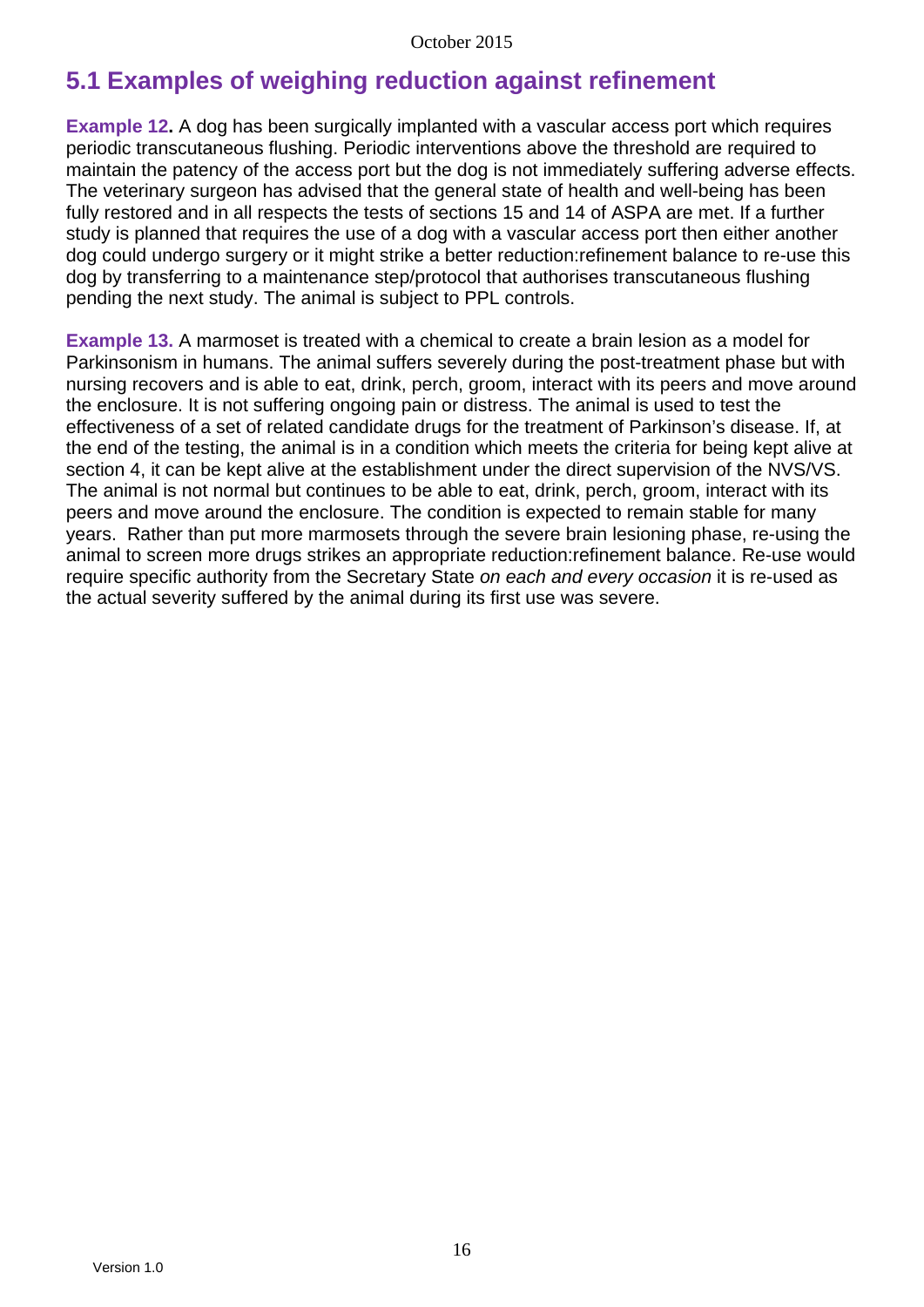# 6. Applying for project licence authorities

It is important that the project licence application provides sufficient information so that:

- a correct harm−benefit analysis can be undertaken;
- the correct legal provisions are made in the project licence authority;
- it is clear to personal and project licence holders, named persons and Home Office inspectors what the current 'use' status of any particular animal is;
- it is clear at all times who is responsible for the animal; and
- a correct statistical return can be made to the Secretary of State at the end of each year.

## **6.1 Keeping alive**

For project licences where animals will be kept alive, the project licence applicant should explain in Part D of the application form:

- the types of animals that might be kept alive; and
- the criteria that will be used by the veterinary surgeon to determine that animals can be kept alive, including any limitations on the period of time that the animal will be held under the supervision of the NVS/VS.

The 'fate' section of the protocol in the project licence application should be appropriately completed, for example:

| Fate of animals not killed at the end of the protocol                                                                                                                                                                  |              |                                                                                                                                                                                                                                                                                          |  |  |
|------------------------------------------------------------------------------------------------------------------------------------------------------------------------------------------------------------------------|--------------|------------------------------------------------------------------------------------------------------------------------------------------------------------------------------------------------------------------------------------------------------------------------------------------|--|--|
|                                                                                                                                                                                                                        |              |                                                                                                                                                                                                                                                                                          |  |  |
| Indicate the proposed fate of animals which are not killed at the end of the protocol.                                                                                                                                 |              |                                                                                                                                                                                                                                                                                          |  |  |
|                                                                                                                                                                                                                        |              | Continued use in another protocol under this or another project licence -<br>give details below and ensure that you give an appropriate cross reference in the<br>protocol sheet under which the continued use will occur.                                                               |  |  |
|                                                                                                                                                                                                                        | $\mathsf{x}$ | <b>Kept alive at the designated establishment.</b> Note that any subsequent re-use<br>must be authorised in the relevant project licence.                                                                                                                                                |  |  |
|                                                                                                                                                                                                                        |              | Discharge from the controls of the Act by setting free to the wild or by re-<br><b>homing.</b> Specify below the particular circumstances when animals may be set<br>free to the wild or re-homed and detail how the qualifying criteria set out in section<br>17A(3) & (4) will be met. |  |  |
| <b>[Example text Kept alive:</b><br>Animals that have suffered no more than mildly during the course of procedures and which<br>are not suffering or likely to suffer as a result may be kept alive in accordance with |              |                                                                                                                                                                                                                                                                                          |  |  |

### Standard Condition 11.]

## **6.2 Re-use**

The criteria that have to be met before an animal is re-used must be made explicit in the project licence and should be known to all appropriate staff dealing with the animals. The NVS should be actively involved, together with the relevant personal and project licence holders and the NACWO, in determining these criteria.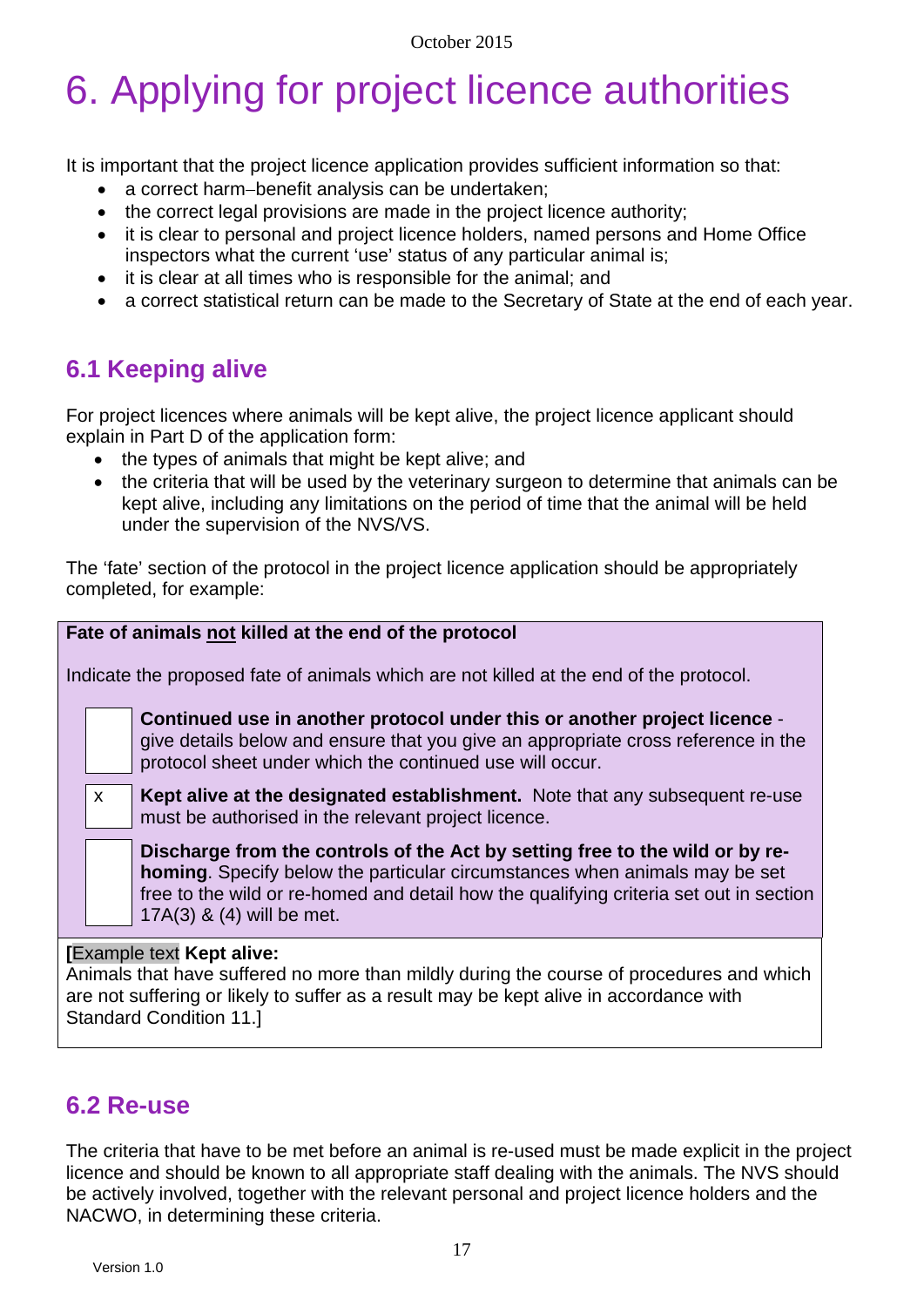For project licences where animals will be re-used, the applicant should explain in Part D:

- the reason for the proposed re-use, taking account of the balance between refinement and reduction;
- the welfare and scientific considerations that will be used to determine suitability for reuse; and
- the criteria that will be used by the veterinary surgeon to determine that animals can be re-used, including any limitations on the period of time that the animal will be held under the supervision of the NVS/VS.

Where animals are to be re-used on a protocol, this must be made clear at the start of the protocol. So for a protocol receiving animals for re-use:

### **Continued use:**

**Re-use:** [Example text Animals that have been kept alive and maintained under the supervision of the NVS may be re-used in this protocol.]

Where animals are kept for a limited period under the supervision of the NVS/VS, then animals that will be re-used should be transferred to the project licence on which they are to re-used.

The possibilities are:

- immediate non-schedule 1 killing re-use on a non-recovery category protocol;
- immediate application of general anaesthesia and use of the animal in a study without it ever regaining consciousness - re-use on a non-recovery category protocol;
- transferring to a project licence as re-use either:
	- o onto an optional distinct and separate maintenance step within the protocol on which it is to be further used in regulated procedures; or
	- o onto a maintenance protocol which specifies continued use onto more than one experimental project licence protocol for which the animal would be a suitable subject.

When animals are transferred for maintenance pending further use, the applicant must specify: in the adverse effects section:

- likely adverse effects, controls and humane end-points for any 'maintenance pending further use' step of the protocol or the maintenance protocol as a whole. It is expected that the animals will remain in a suitable state of health and well-being, taking account of any model preparation the animal has previously undergone;
- controls on re-use, for example:
	- o maximum number of times; and/or
	- o perfomance standards e.g. patency of a cannula; and/or
	- o humane end-points in the form of behavioural and/or physiological indicators that animals are suffering as a result of long-term laboratory housing or as a result of being re-used.

It is likely that most project licences will specify a combination of these factors.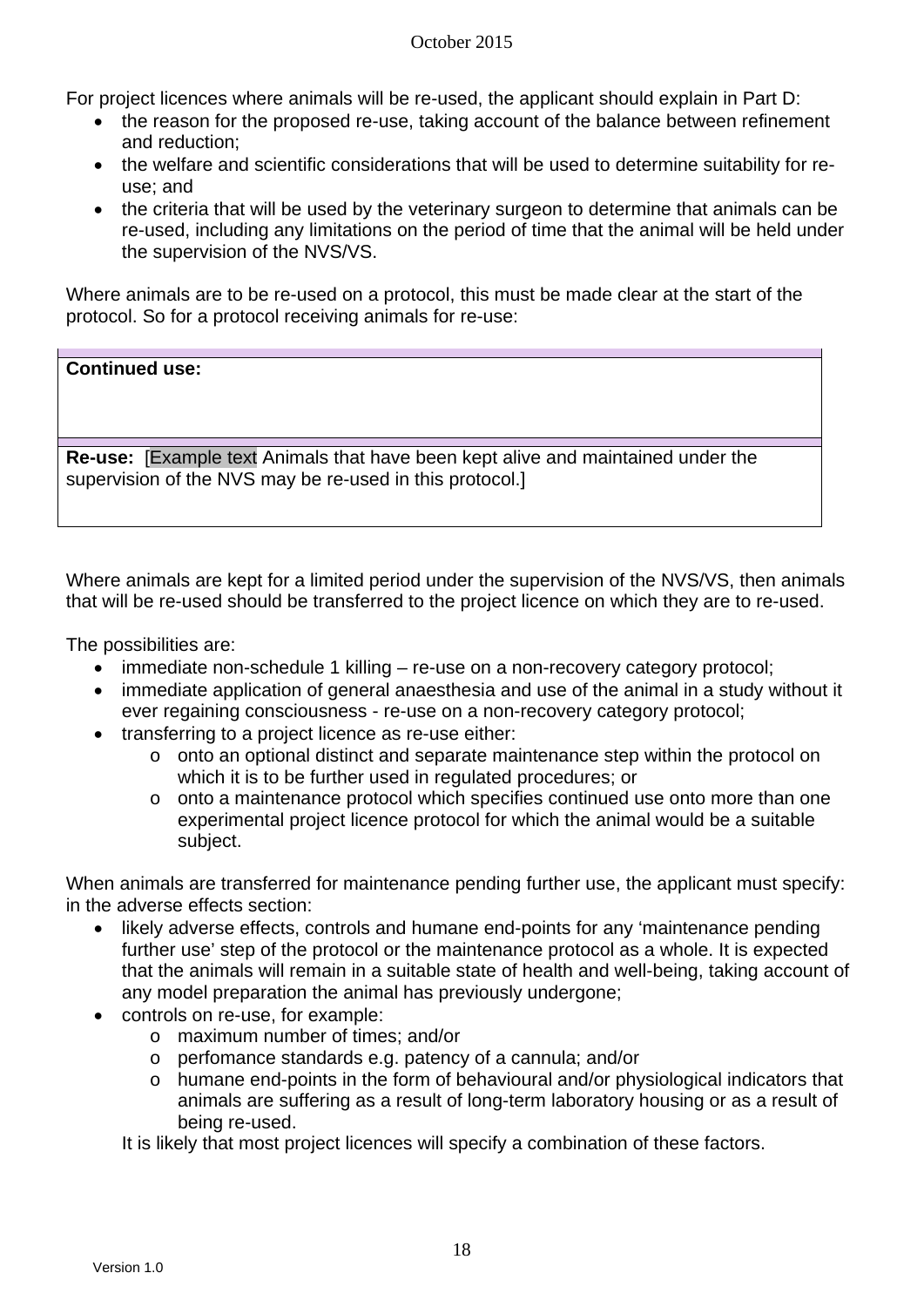## **6.3 Continued use**

Where animals are being transferred *to* a protocol for continued use, this should be specified by completing the box at the top of the protocol, for example:

### **Continued use:**

[Example text Genetically altered animals (and related wild-type animals) for use in this protocol may be obtained from:

protocol 4 of this project (Breeding and maintenance of genetically altered animals); or

other projects with authority to breed and maintain genetically altered animals of that type and to provide them for use on other projects.]

**Re-use:**

Where an animal is transferred *from* a protocol for continuation of the single series of regulated procedures in another protocol, this is authorised by completing the 'fate' box, for example:

## **Fate of animals not killed at the end of the protocol**

Indicate the proposed fate of animals which are not killed at the end of the protocol.

x **Continued use in another protocol under this or another project licence** - give details below and ensure that you give an appropriate cross reference in the protocol sheet under which the continued use will occur.

**Kept alive at the designated establishment.** Note that any subsequent re-use must be authorised in the relevant project licence.

**Discharge from the controls of the Act by setting free to the wild or by rehoming**. Specify below the particular circumstances when animals may be set free to the wild or re-homed and detail how the qualifying criteria set out in section 17A(3) & (4) will be met.

**[**Example text **Continued use:** Following any identification of genetic status, animals produced under the authority of this protocol and not used in any other regulated procedures may be supplied to other protocols in this project or to other projects with authority to use genetically altered animals of this type.]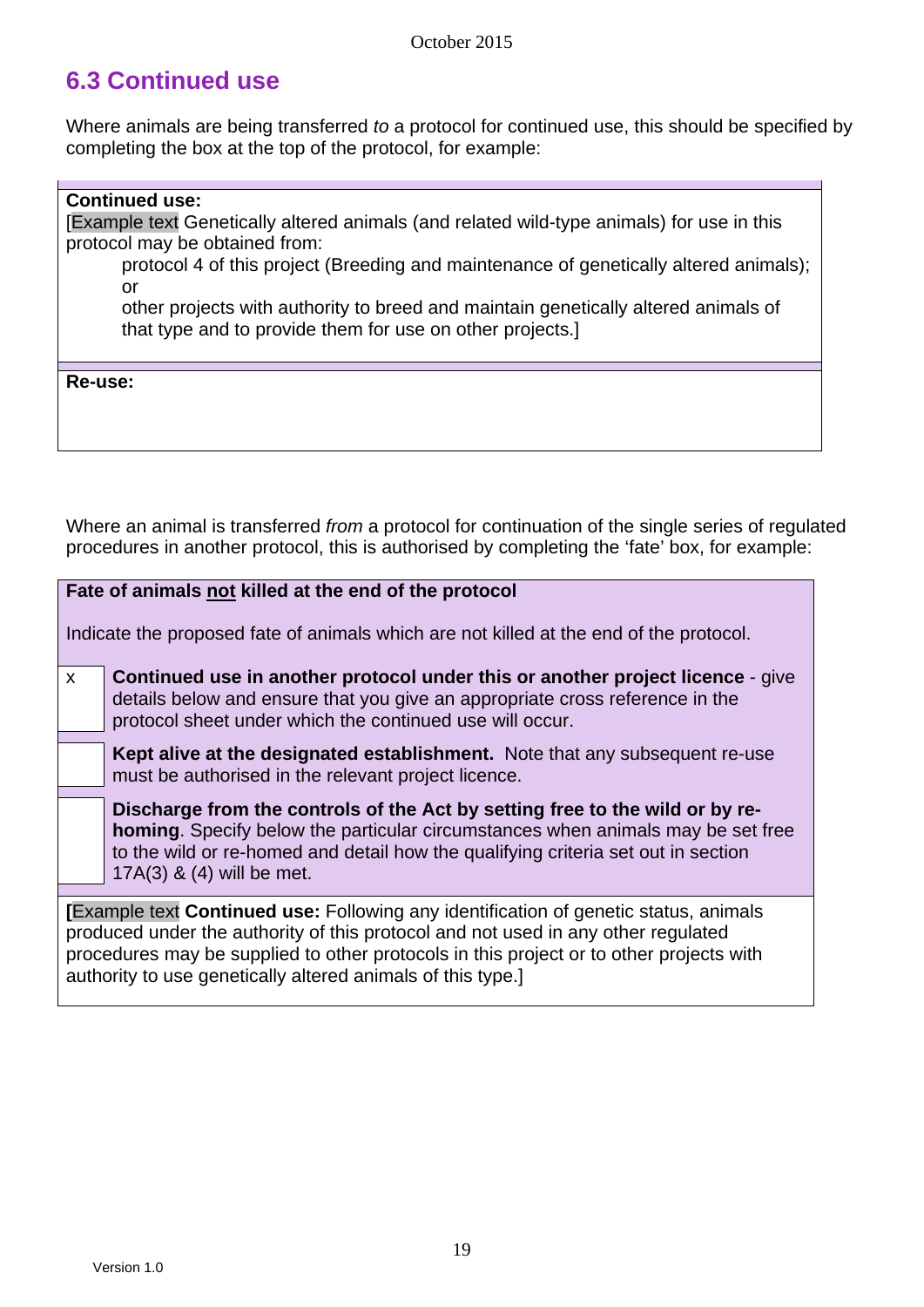# **Glossary**

| 3Rs                        | The Three 'Rs' – replacement, reduction, refinement                                     |
|----------------------------|-----------------------------------------------------------------------------------------|
| <b>Actual severity</b>     | The actual intensity of pain, suffering, distress or lasting harm                       |
|                            | experienced by an animal in a procedure or series of procedures. It                     |
|                            | should be the highest level experienced at any point during the course                  |
|                            | of the procedure and should take into account any cumulative effects                    |
| <b>ASPA/The Act</b>        | Animals (Scientific Procedures) Act 1986                                                |
| <b>ASRU</b>                | <b>Animals in Science Regulation Unit</b>                                               |
| <b>AWERB</b>               | <b>Animal Welfare and Ethical Review Body</b>                                           |
| <b>Code of Practice</b>    | Code of Practice for the care and accommodation of animals issued                       |
|                            | under section 21 of ASPA                                                                |
| Harm-benefit               | An analysis in which the likely adverse effects in a procedure within a                 |
| analysis                   | project are weighed against the potential benefits of the project for                   |
|                            | people, animals or the environment                                                      |
| <b>Humane end-point</b>    | Clear, predictable and irreversible criteria that allow early termination               |
|                            | of a procedure before an animal experiences harm that is not                            |
|                            | authorised or scientifically justified                                                  |
| <b>Lower threshold</b>     | A level of pain, suffering, distress or lasting harm equivalent to, or                  |
|                            | higher than, that caused by the introduction of a needle in accordance                  |
|                            | with good veterinary practice                                                           |
| <b>NACWO</b>               | Named Animal Care and Welfare Officer                                                   |
| <b>Named Persons</b>       | People with specific responsibilities at an establishment, including the                |
|                            | NACWO and NVS                                                                           |
| <b>NVS</b>                 | <b>Named Veterinary Surgeon</b>                                                         |
| Pain, suffering,           | Includes anything that affects the animal's physical, mental and social                 |
| distress and lasting       | well-being including disease, injury and physiological or psychological                 |
| harm                       | discomfort, whether occurring immediately (such as at the time of an                    |
|                            | injection) or in the longer term (such as the consequences of applying<br>a carcinogen) |
| <b>PEL</b>                 | Establishment licensed under ASPA                                                       |
| <b>Personal licence</b>    | A licence issued under ASPA which qualifies an individual to apply a                    |
|                            | regulated procedure to specified animals in accordance with project                     |
|                            | licence authorisation                                                                   |
| <b>PPL</b>                 | Project licence                                                                         |
| <b>Project licence</b>     | A licence issued under ASPA authorising a scientific programme of                       |
|                            | work                                                                                    |
| <b>Protected animal</b>    | All living vertebrates, other than a human, including certain immature                  |
|                            | forms, and any living cephalopod                                                        |
| <b>Protocol</b>            | For the purposes of this Advice Note, a 'protocol' means the procedure                  |
|                            | or series of regulated procedures specified as a numbered Procedure                     |
|                            | in the schedule of a project licence (a 'project licence protocol')                     |
| <b>RCVS</b>                | Royal College of Veterinary Surgeons                                                    |
| <b>Regulated procedure</b> | Any procedure applied to a protected animal for a qualifying purpose                    |
|                            | which may have the effect of causing the animal a level of pain,                        |
|                            | suffering, distress or lasting harm equivalent to, or higher than, that                 |
|                            | caused by the introduction of a needle in accordance with good                          |
|                            | veterinary practice                                                                     |
| <b>Reduction</b>           | Methods which minimise the number of animals used per experiment                        |
| <b>Refinement</b>          | Methods which minimise suffering and improve animal welfare                             |
| <b>Schedule 1 killing</b>  | Schedule 1 to ASPA lists killing methods appropriate for different types                |
|                            | of animal which are considered to be reasonably straightforward and                     |